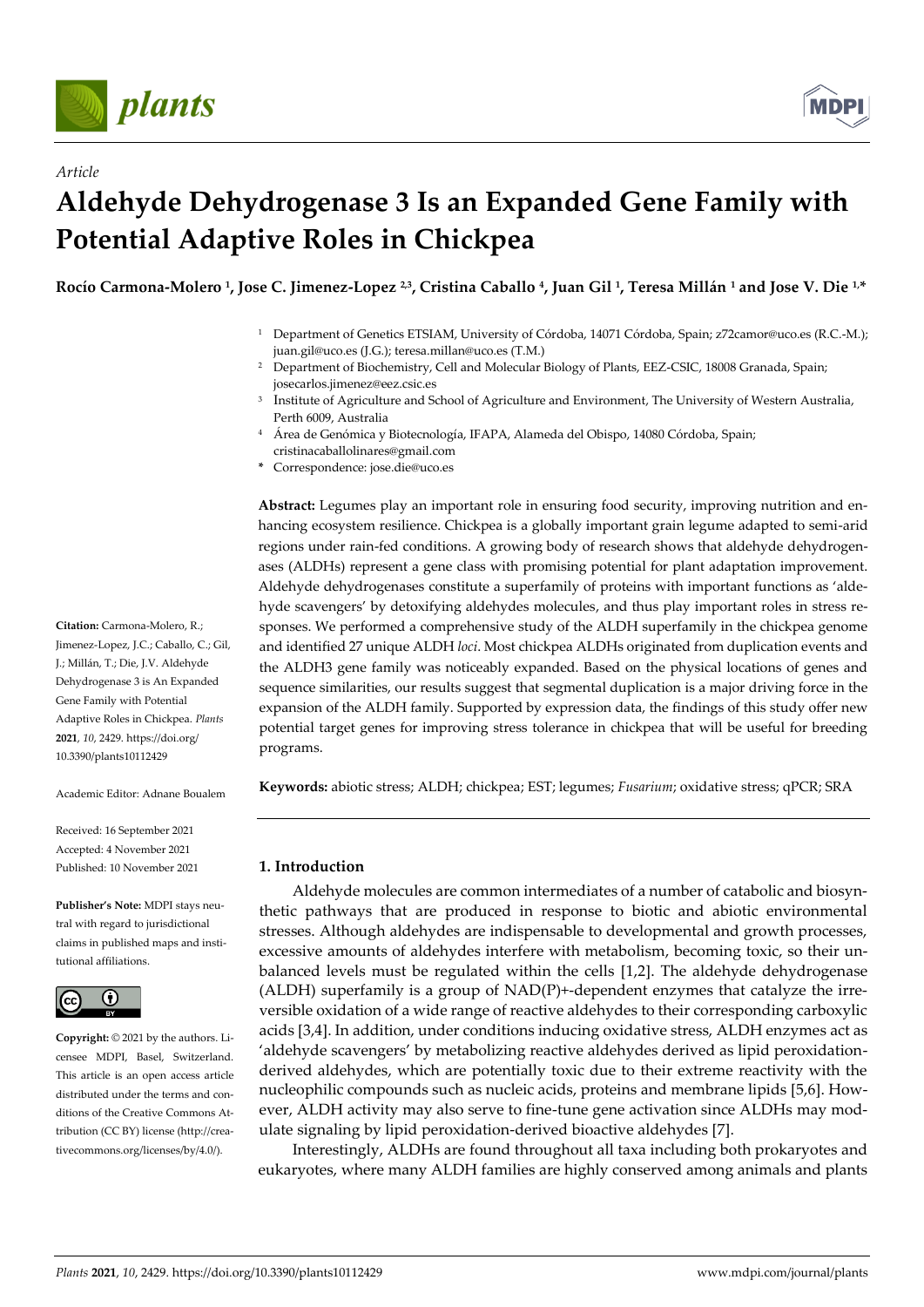[\[8\].](https://sciwheel.com/work/citation?ids=1820776&pre=&suf=&sa=0) To date, ALDHs have been identified and categorized into 24 separate families based on protein sequence identity as main criteria [\[9\],](https://sciwheel.com/work/citation?ids=6078154&pre=&suf=&sa=0) but also by their functionalit[y \[10,11\].](https://sciwheel.com/work/citation?ids=4488531,6832338&pre=&pre=&suf=&suf=&sa=0,0)

The first identified plant ALDH gene *rf2,* which encodes a mitochondrial class-2 ALDH, was reported to function as a male fertility restorer (RF) protein of maize [\[12\].](https://sciwheel.com/work/citation?ids=6837776&pre=&suf=&sa=0) Since then, many other ALDH were classified as RF afterwar[d \[13\],](https://sciwheel.com/work/citation?ids=6837326&pre=&suf=&sa=0) and a number of studies demonstrated that ALDH genes are involved in diverse pathways with crucial roles in molecular detoxification, as well as growth and development [\[14](https://sciwheel.com/work/citation?ids=4488387,6893614,4488979&pre=&pre=&pre=&suf=&suf=&suf=&sa=0,0,0)–16]. In addition, many of the plant ALDH genes characterized to date are induced under a wide range of abiotic stresses such as drought, cold, high salinity and heavy metals, highlighting their potential role in improving stress tolerance/environmental adaptation [\[2,17](https://sciwheel.com/work/citation?ids=6837518,6837828,6832339,6822530&pre=&pre=&pre=&pre=&suf=&suf=&suf=&suf=&sa=0,0,0,0)–19].

The identification of ALDH genes in different crop species has soared in recent times due to the increasing numbers of plant species that have been sequenced. Among the plant species containing 14 distinct ALDH families, the ALDH11, 12, 19, 21, 22, 23 and 24 are unique in the Plantae kingdom. The single gene of the ALDH19 family reported so far encodes a gamma-glutamyl phosphate reductase involved in proline biosynthesi[s \[20\];](https://sciwheel.com/work/citation?ids=6809400&pre=&suf=&sa=0) no other higher plant has been found to contain this family.

Chickpea (*Cicer arietinum* L.) is globally the second most important grain legum[e \[21\].](https://sciwheel.com/work/citation?ids=5700725&pre=&suf=&sa=0) Although its yield potential has increased in recent years, its global production is constrained by several major abiotic (drought, heat, high salinity) and biotic stressors such as the fungal diseases Fusarium wilt, and Ascochyta blight, which may cause 100% loss in yield when conditions are favorable for infection [\[22,23\].](https://sciwheel.com/work/citation?ids=6032596,1261424&pre=&pre=&suf=&suf=&sa=0,0) Until recently, lack of information on legume genomes traditionally restricted the survey of gene functionalities in response to the environment or stress, which may be valuable for implementation in breeding programs for chickpea yield improvements under climate change immediate adaptation. Fortunately, the genome sequence of chickpea has become available in the last few years, providing an unprecedented resource that can be exploited in numerous ways [\[24,25\].](https://sciwheel.com/work/citation?ids=226132,226893&pre=&pre=&suf=&suf=&sa=0,0)

In the present study, we identified 27 ALDH *loci* in the chickpea genome encoding a total number of 45 proteins that contained the complete ALDH domain and belonged to 10 different ALDH families. We performed a comprehensive functional comparison of the chickpea ALDH superfamily to other sequenced plant species, through phylogenetic and synteny analyses, and the study of their expression profiles in response to various types of stress. Results from this study provide functional targets with yield improvement potential for chickpea breeding programs, as well as the basis for further comparative genomic analysis and a framework to study the ALDH genes' evolution on a large timescale within the legume family.

#### **2. Results and Discussion**

## *2.1. ALDH Gene Family in the Chickpea Genome*

We identified 27 unique ALDH gene sequences from the chickpea genome through database and bioinformatics searches. Information on the 27 chickpea sequences (name, locus ID, length, location on chromosome and features about the deduced peptide) is listed in Table 1. The exon number of the CaALDH genes ranged from 5 (NCBI: LOC101502106) to 21 (LOC101490622 and LOC101512568). The sizes of the deduced proteins varied markedly from 134 (LOC101502106) to 759 (LOC101512568) amino acids. The corresponding molecular weights varied from 15.07 to 82.38 kDa and the predicted isoelectric points (pIs) varied broadly from 4.34 to 9.49. As exhibited in other plant species, the wide range of pIs suggests that the chickpea ALDH proteins can work in various different subcellular environments, which is in accordance with the subcellular localization predicted for the sequences revealing that 44.4% (12 out 27) of CaALDHs can be localized to the cytoplasm (Table S1). All 27 ALDH proteins contain a conserved ALDH domain (Pfam: PF00171) with variable length, which is a basic feature of ALDH families. The classification of protein families was made according to the criteria established by the ALDH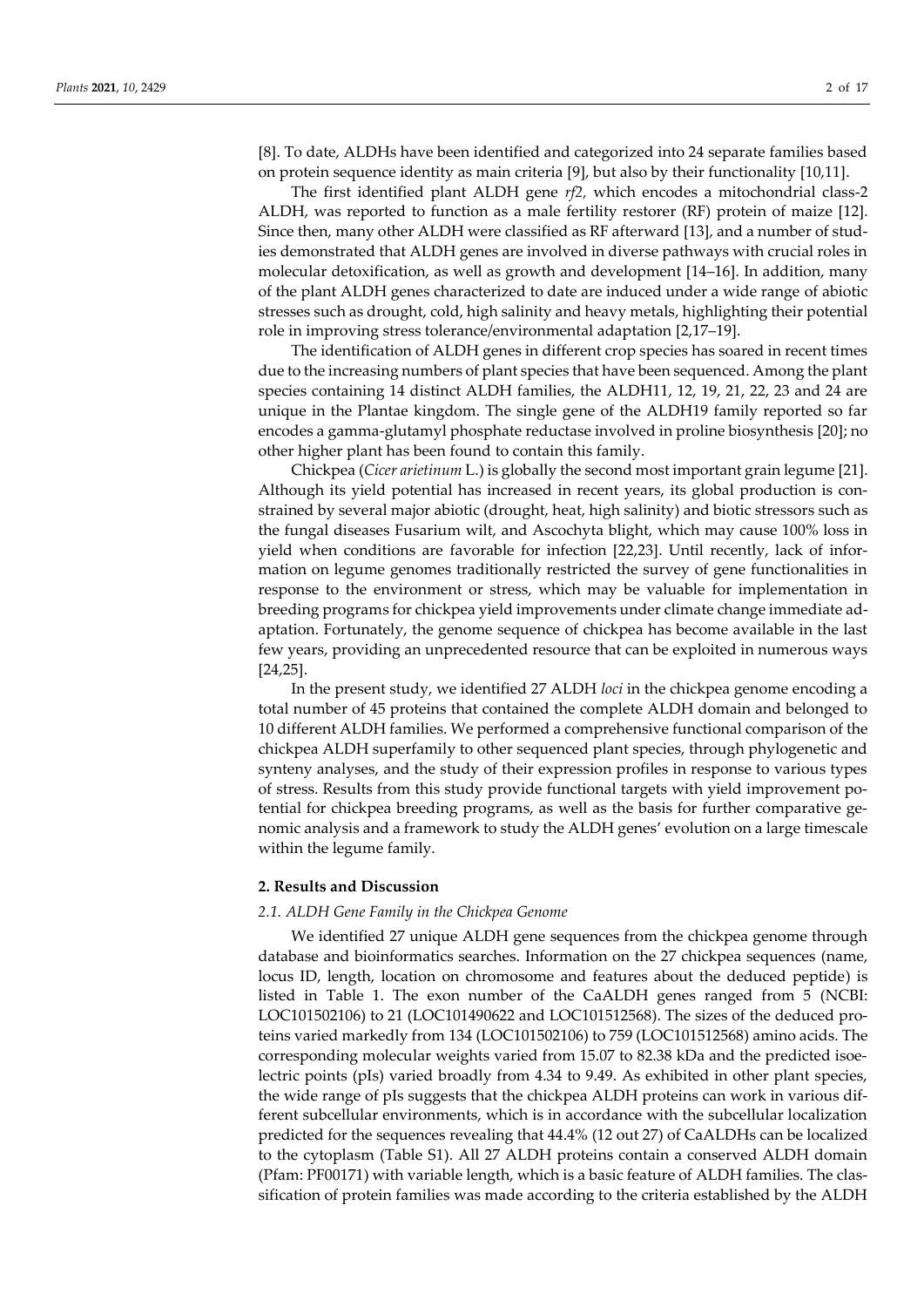Gene Nomenclature Committee (AGNC), namely the protein root symbol (ALDH) was followed by a family description number (1, 2, 3, etc.), a subfamily descriptor (A, B, C, etc.) and an individual gene number. As we used one gene model per *locus*, we did not include an extra lowercase letter to designate the number of variants. Thus, using the AGCN criteria, the ALDH proteins from chickpea fall into 10 families based on their sequence identities (Figure 1). These families are also present in other vascular plants, suggesting that these 10 families may have evolved before the divergence of magnoliophyta and pteridophyta. Six chickpea families are represented by a single gene (ALDH5, ALDH6, ALDH7, ALDH11, ALDH12 and ALDH22), whereas the remaining four families contain multiple members (ALDH2, ALDH3, ALDH10 and ALDH18). Families ALDH5, 12 and 22 are also defined by a single gene in *Arabidopsis* as well as some other plant species. It has been proposed that these families represent constitute housekeeping ALDH genes, involved in preservation of nontoxic aldehyde levels and central plant metabolism [10]. The ALDH2 family, which is the largest ALDH family in plants, contains five genes in chickpea. The ALDH3 family in chickpea is comparatively abundant, containing the largest number of members (10 genes) described in plants to date with the exception of soybean, whose expansion of the ALDH gene superfamily is mostly driven by whole-genome duplication events [26]. Thus, chickpea ALDH3 family may be functionally important in carrying out additional stresses-response proteins among ALDHs, enabling it to tolerate environmental stress such as salinity and drought through detoxification of molecules generated under these different stresses to maintain oxidative homeostasis. Four out of the fourteen distinct ALDH families seem to be missing in the chickpea genome (ALDH19, ALDH21, ALDH23 and ALDH24). It has been proposed that families ALDH21, ALDH23 and ALDH24 play important roles in the transition of aquatic plants to terrestrial plants. Then, these families were lost during the evolution of flowering plants [26,27]. The family ALDH19 is unique among plants as only a single gene has been found in tomato, suggesting that this gene played an important role during evolution of that species [10]. This gene encodes a  $\gamma$ -glutamyl phosphate reductase, which catalyzes the reduction of l-glutamate 5-phosphate to 1-glutamate 5-semialdehyde (NADP-dependent) during the biosynthesis of proline from glutamate [20].



**Figure 1.** Distribution of ALDH families (1–24) in several species: the phylogenetic tree on the left, based on the taxonomic identifications of the species, was generated using the Taxonomy Common Tree Tools on the NCBI website [\(http://www.ncbi.nlm.nih.gov/guide/taxonomy/,](http://www.ncbi.nlm.nih.gov/guide/taxonomy/) accessed on 20 November 2019). The names of the ALDH families are listed on top of the table. The references (Ref.) are as follows : Brocker et al., 2013 [8]; Jimenez-Lopez et al., 2016 [10]; Jimenez-Lopez 2016 [11]; Gao et al., 2009 [18]; Wang et al., 2017 [26]; Tian et al., 2015 [28]; Kirch et al., 2004 [29]; Hou et al., 2015 [30]; Li et al., 2013 [31]; Chen et al., 2014 [32]; Zhou et al., 2012 [33]; He et al., 2014 [34]; Zhang et al., 2012 [35]; t.s. this study. Symbols − represent absence.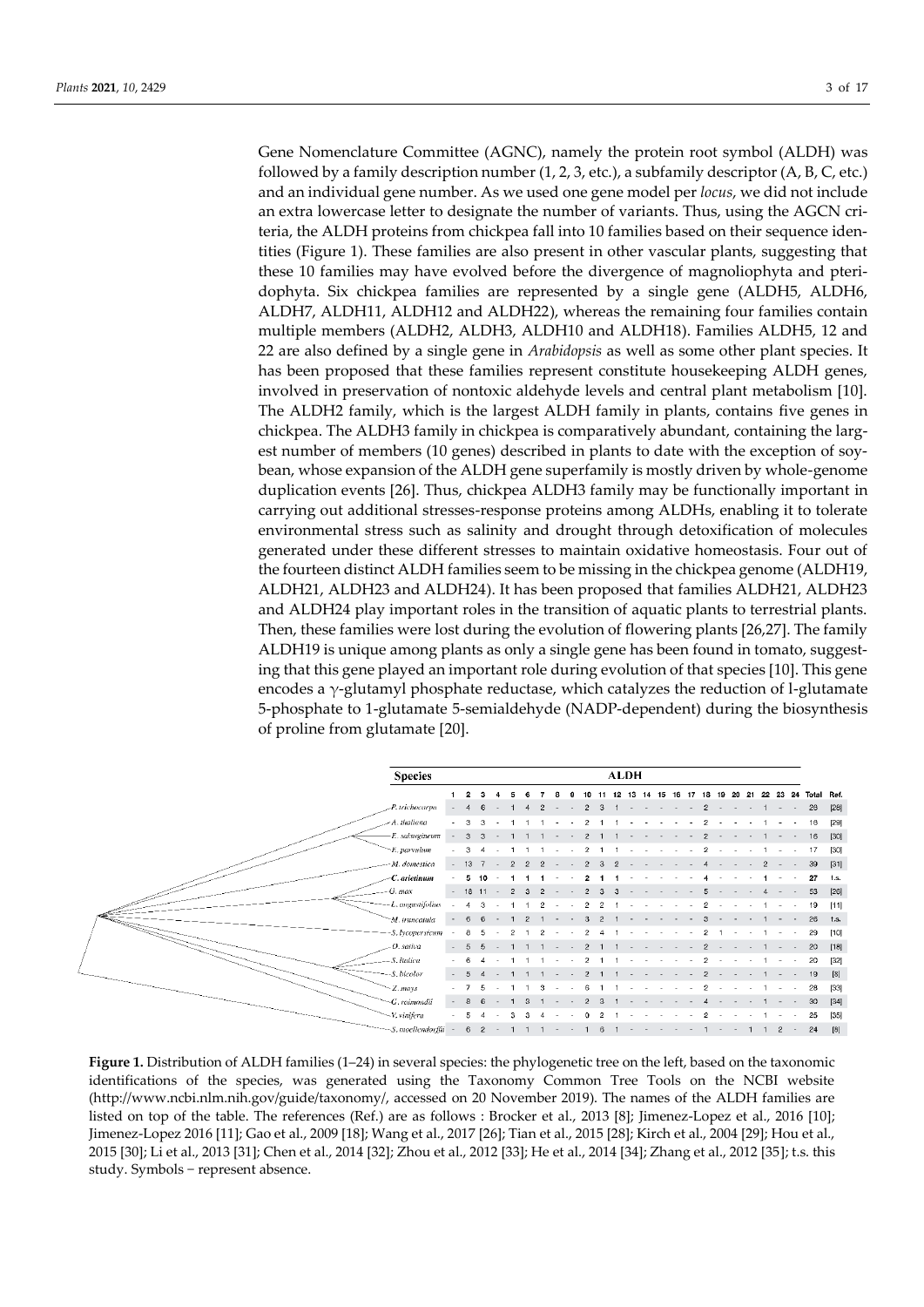| Gene ID    | Locus ID     | Chr             | <b>Chr Start</b>      | Chr End               | Strand                           | <b>RNAID</b> | Exons | Protein ID   | Protein<br>Length (aa) | Molecular<br>Weight | <b>Isoforms</b><br>Number | Isoelectric<br>Point |
|------------|--------------|-----------------|-----------------------|-----------------------|----------------------------------|--------------|-------|--------------|------------------------|---------------------|---------------------------|----------------------|
| CaALDH3F1  | LOC101497113 | Ca1             |                       | 11,135,019 11,130,555 | $\overline{\phantom{a}}$         | XM_004486911 | 10    | XP_004486968 | 494                    | 54.82               | 1                         | 8.10                 |
| CaALDH22A1 | LOC101512347 | Ca1             |                       | 17,180,053 17,171,549 | $\overline{\phantom{a}}$         | XM_004487701 | 14    | XP_004487758 | 595                    | 65.35               | 1                         | 6.72                 |
| CaALDH7A1  | LOC101513733 | Ca1             | 23,039,421            | 23,046,624            | $\boldsymbol{+}$                 | XM_012718791 | 15    | XP_012574245 | 508                    | 54.09               | $\overline{2}$            | 5.70                 |
| CaALDH5F1  | LOC101506901 | Ca1             | 37,645,851            | 37,658,363            | $\begin{array}{c} + \end{array}$ | XM_004488493 | 20    | XP_004488550 | 530                    | 56.59               | $\mathbf{1}$              | 6.58                 |
| CaALDH18B3 | LOC101499756 | Ca3             | 8,714,224             | 8,700,487             | $\overline{\phantom{a}}$         | XM_012713409 | 20    | XP_012568863 | 717                    | 77.75               | 2                         | 5.96                 |
| CaALDH3H3  | LOC101515558 | Ca <sub>4</sub> | 38,313,842            | 38,325,387            | $+$                              | XM 004498289 | 10    | XP 004498346 | 488                    | 53.06               | 1                         | 8.43                 |
| CaALDH10A8 | LOC101507930 | Ca <sub>5</sub> |                       | 39,963,842 39,971,506 | $\boldsymbol{+}$                 | XM_004501904 | 15    | XP_004501961 | 503                    | 54.53               | 1                         | 5.37                 |
| CaALDH3H2  | LOC101510937 | Ca5             | 44,008,221            | 44,002,223            | $\overline{\phantom{a}}$         | XM_004502425 | 11    | XP_004502482 | 488                    | 53.18               | $\mathfrak{Z}$            | 7.01                 |
| CaALDH3H4  | LOC101511680 | Ca5             | 44,024,284            | 44,016,817            | $\overline{\phantom{a}}$         | XM 004502428 | 10    | XP 004502485 | 486                    | 52.99               | $\mathbf{1}$              | 8.33                 |
| CaALDH18B2 | LOC101490622 | Ca6             | 1,317,458             | 1,311,762             | $\overline{\phantom{a}}$         | XM_012716567 | 21    | XP_012572021 | 715                    | 77.65               | $\mathbf{1}$              | 6.62                 |
| CaALDH2C5  | LOC101493969 | Ca <sub>6</sub> | 3,278,797             | 3,283,156             | $+$                              | XM_004503375 | 10    | XP_004503432 | 480                    | 52.33               | 1                         | 6.44                 |
| CaALDH3H1  | LOC101505038 | Ca <sub>6</sub> | 6,829,385             | 6,835,166             | $^{\mathrm{+}}$                  | XM_004503842 | 12    | XP_004503899 | 542                    | 59.76               | 2                         | 7.96                 |
| CaALDH6B2  | LOC101490310 | Ca <sub>6</sub> | 15,177,302            | 15,170,648            | $\overline{\phantom{a}}$         | XM_004504810 | 19    | XP_004504867 | 539                    | 57.63               | 1                         | 7.08                 |
| CaALDH18B1 | LOC101512568 | Ca <sub>6</sub> | 44,541,903            | 44,527,947            | $\overline{\phantom{a}}$         | XM 027335197 | 21    | XP 027190998 | 759                    | 82.38               | $\overline{4}$            | 6.82                 |
| CaALDH3F2  | LOC101491914 | Ca <sub>6</sub> | 53,416,538            | 53,426,529            | $\ddot{}$                        | XM_004507038 | 10    | XP 004507095 | 488                    | 54.56               | 1                         | 9.22                 |
| CaALDH11A3 | LOC101510843 | Ca7             | 1,260,647             | 1,264,733             | $\ddot{}$                        | XM_004507665 | 9     | XP_004507722 | 496                    | 52.81               | 1                         | 6.53                 |
| CaALDH12A1 | LOC101490107 | Ca7             | 8,738,308             | 8,744,740             | $\boldsymbol{+}$                 | XM_004508712 | 16    | XP_004508769 | 553                    | 61.30               | $\mathbf{1}$              | 6.17                 |
| CaALDH10A9 | LOC101506136 | Ca7             | 9,155,132             | 9,150,438             | $\blacksquare$                   | XM_004508765 | 14    | XP_004508822 | 503                    | 54.40               | $\mathbf{1}$              | 5.37                 |
| CaALDH2B4  | LOC101490532 | Ca7             | 9,459,504             | 9,464,830             | $\ddot{}$                        | XM 004508796 | 12    | XP 004508853 | 536                    | 58.58               | 3                         | 7.57                 |
| CaALDH3F3  | LOC101511819 | Ca7             | 14,455,263            | 14,450,584            | $\overline{\phantom{a}}$         | XM 012718277 | 10    | XP 012573731 | 488                    | 54.13               | 1                         | 7.99                 |
| CaALDH2B7  | LOC101492709 | Ca7             | 21,404,965 21,399,791 |                       |                                  | XM 004509777 | 11    | XP 004509834 | 539                    | 58.04               | 1                         | 6.58                 |

**Table 1.** The aldehyde dehydrogenase gene superfamily in chickpea.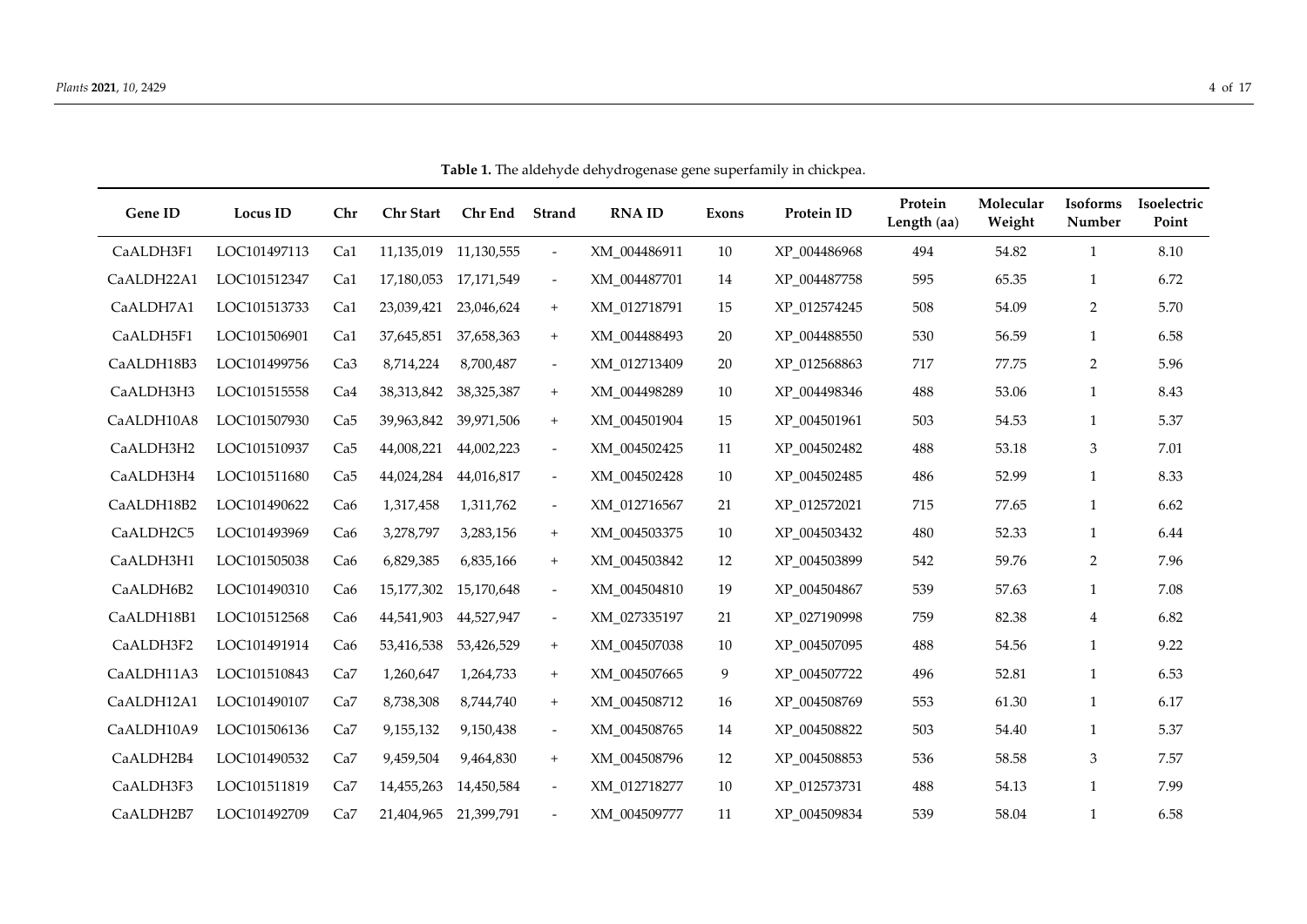| CaALDH2C6  | LOC101513875 | Ca8 | 14,992,271     | 14,983,690 | $\sim$                   | XM 012719313 | 9        | XP 012574767 | 498 | 44.10 |   | 5.55 |
|------------|--------------|-----|----------------|------------|--------------------------|--------------|----------|--------------|-----|-------|---|------|
| CaALDH2C4  | LOC101514219 | Ca8 | 14,998,332     | 15,002,867 | $^{+}$                   | XM 004512910 | 9        | XP 004512967 | 503 | 54.64 | ∠ | 6.19 |
| CaALDH3H7  | LOC101502106 | Un  | $\theta$       | 0          | $\sim$                   | XM 004514027 | 0        | XP 004514084 | 134 | 15.07 |   | 9.49 |
| CaALDH18B4 | LOC105852801 | Un  | $\overline{0}$ | 0          | $\sim$                   | XM 012719507 | $\theta$ | XP 012574961 | 248 | 27.72 |   | 4.34 |
| CaALDH3H5  | LOC101497514 | Un  | $\overline{0}$ | 0          | $\sim$                   | XM 027330984 | $\theta$ | XP 027186785 | 214 | 23.51 | 4 | 9.21 |
| CaALDH3H6  | LOC101488602 | Un  | $\overline{0}$ | $\cup$     | $\overline{\phantom{0}}$ | XM 027330333 | $\theta$ | XP 027186134 | 145 | 16.19 | 4 | 9.47 |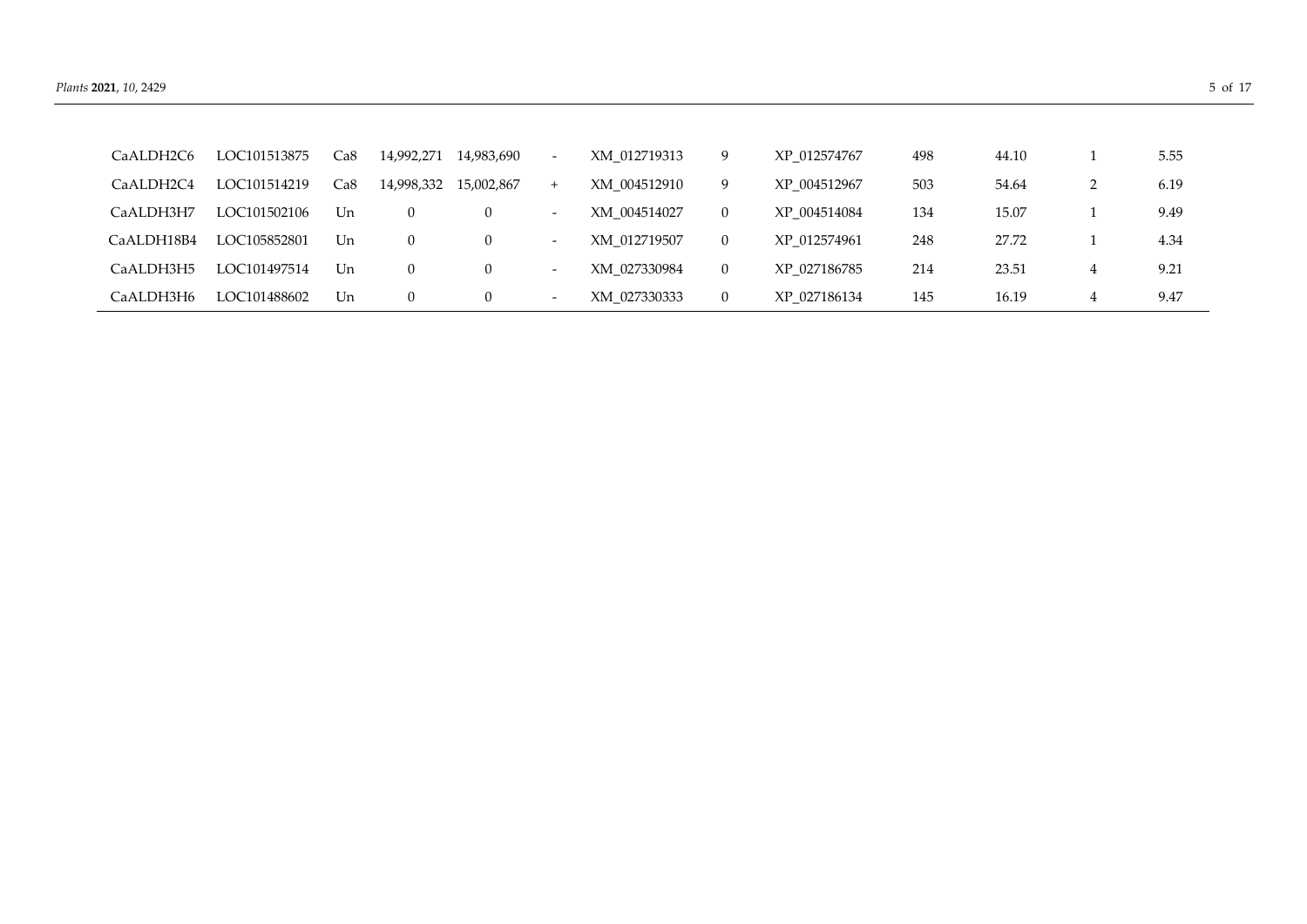Compared to other well-characterized plant ALDH families, such as *Arabidopsis*, grape or rice, chickpea contains one of the most expanded ones, following the 53 ALDH genes in *Glycine max*, 39 in *M. domestica*, 30 in *Gossypium raimondii*, 29 in *Solanum lycopersicum* and 28 in *Z. mays.* Similar to *Gossypium* spp. [\[14,34\],](https://sciwheel.com/work/citation?ids=4488783,4488387&pre=&pre=&suf=&suf=&sa=0,0) or *Oryza sativa* [13], the four sequences of the chickpea ALDH18 family contain an AA-kinase domain, which is not found in other families, and lack the two other conserved sites (PS00687 and PS00070; Table S1).

In order to gain an insight into the genome organization, we mapped ALDH genes into chromosomes Based on the available *C. arietinum* genome assembly, 23 out of the 27 CaALDH genes were distributed among seven of the eight chromosomes. We could not map LOC101502106, LOC101497514, LOC101488602 (members of ALDH3 subfamily) and LOC105852801 (ALDH18B4). The other 23 ALDH genes were unevenly distributed through the chickpea genome. Two chromosomes contained the highest number with six ALDH genes (chromosome 6 and 7), whereas chromosome 3 and 4 contained one ALDH gene, respectively. Chromosome 8, which is the shortest in the chickpea genome, contained two ALDH genes (LOC101513875 and LOC101514219). No ALDH gene could be found in chromosome 2 (Figure 2).



**Figure 2.** Genomic distribution of ALDH genes on chickpea chromosomes. Only those chromosomes bearing CaALDH genes are represented. The chromosome numbers and sizes (Mb) are indicated at the top and bottom of each bar, respectively.

# *2.2. Evolutionary Relationships of ALDH Gene Families between Chickpea and Medicago*

In order to explore the evolution of the CaALDH genes, we compared the syntenic blocks of the chickpea and the model legume *Medicago truncatula* genomes. In previous studies, synteny analyses have revealed extensive conservation and good collinearity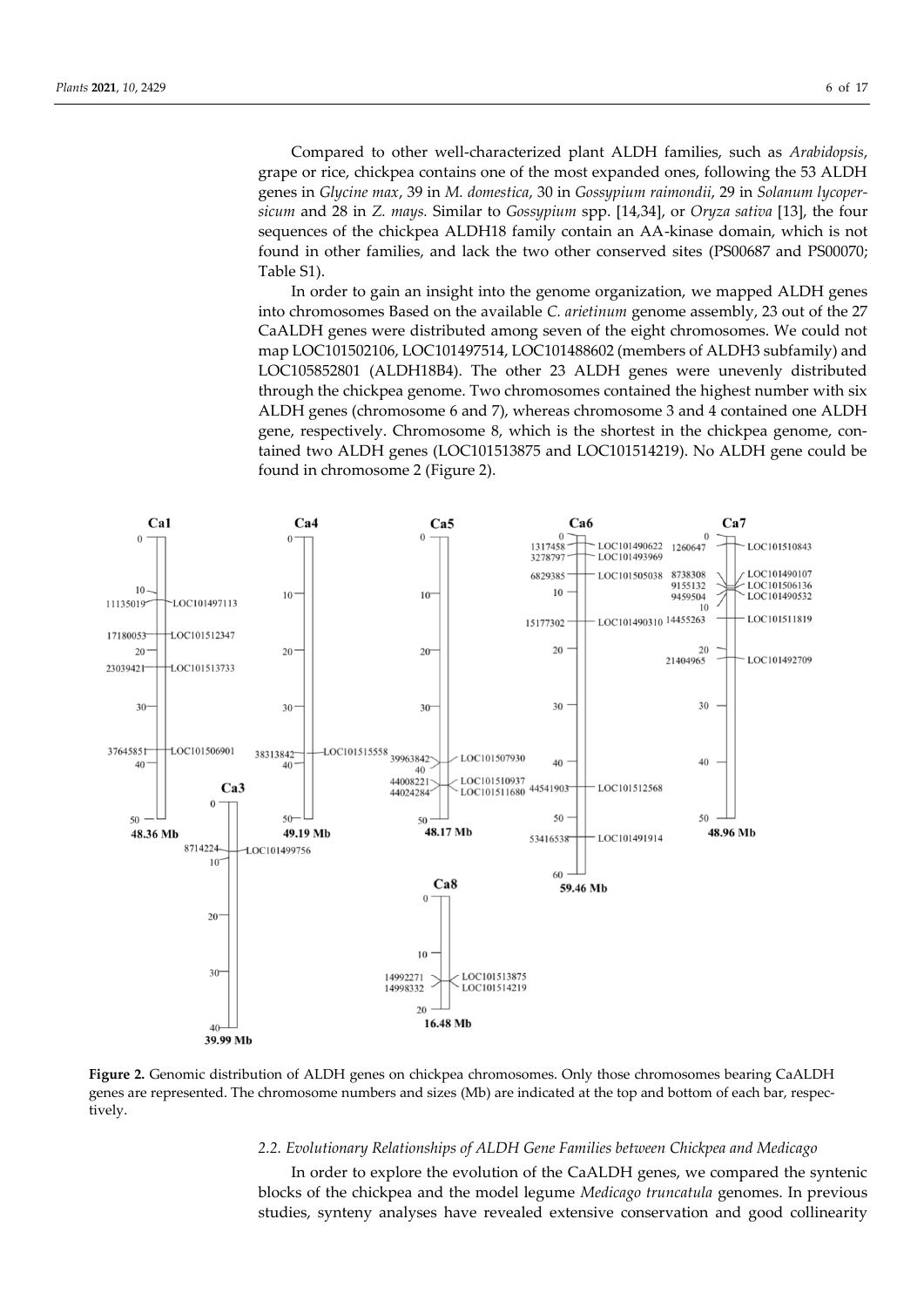between both legumes [36,37]. In the current study, we identified large-scale syntenic blocks containing orthologues from six ALDH families (ALDH6, ALDH7, ALDH11, ALDH12, ALDH18 and ALDH22), including eight CaALDH genes from chickpea and eight ALDH genes from *Medicago* (Table S2). Five pairs of orthologous groups appeared to be single chickpea-to-*Medicago* ALDH gene correspondences. It is likely that these genes/families derived from a common ancestor of chickpea and *Medicago* conserved during evolution. Furthermore, we also found instances of a single chickpea gene corresponding to multiple *Medicago* genes, in addition to several chickpea duplications corresponding to a single *Medicago* gene. The remaining four chickpea families (ALDH2, ALDH3, ALDH5 and ALDH10) could not be mapped to any syntenic block.

#### *2.3. Phylogenetic Analysis of Chickpea ALDH Genes*

To study the evolutionary relationship of the ALDH gene superfamily among different species, a phylogenetic tree was generated with a full-length of 102 well-characterized ALDH proteins from *G. max* and *M. truncatula* (Figure 3). This result was consistent with previous findings [14,32,38], and showed that different family proteins in the same species did not cluster together. However, it grouped the same family proteins of different species. The ALDH19 family is not included here, as our analyses did not incorporate any sequences from tomat[o \[31\].](https://sciwheel.com/work/citation?ids=4488905&pre=&suf=&sa=0) The phylogenetic tree indicates that most of the ALDH families represent a common plant ALDH core (ALDH5, ALDH6, ALDH7, ALDH10, ALDH11, ALDH12, ALDH13, ALDH18, ALDH22). The ALDH18 family is the most phylogenetically distant group related to the remaining families, indicating that these proteins have the greatest degree of sequence divergence from the other ALDH families and do not contain the conserved ALDH active sites [\[8\].](https://sciwheel.com/work/citation?ids=1820776&pre=&suf=&sa=0) It is worth mentioning that the majority of CaALDHs grouped more closely to *M. truncatula* than to soybean, which is consistent with the evolutionary relationships among the three species. That was particularly clear with families ALDH5, ALDH12 and ALDH22, all of them represented by only one chickpea sequence, one *Medicago* sequence and several soybean sequences (Figure 1). The soybean genome most likely increased these ALDH families by duplication events, which seem to have greatly expanded all the ALDH families with the exception of ALDH10. It is noteworthy that the cluster with family ALDH3 was mostly made because of the remarkable expansion of this family in the chickpea genome. In *Arabidopsis*, the expression of class3 ALDHs is induced by environmental stresses such as drought, salinity, ABA exposure, heavy metals and pesticides [\[19,39](https://sciwheel.com/work/citation?ids=803650,6822530,746188,6847909&pre=&pre=&pre=&pre=&suf=&suf=&suf=&suf=&sa=0,0,0,0)–41]*.* The notable expansion of the CaALDH3 gene families compared with other plant species suggests that these ALDH genes may be essential for chickpea to cope with environmental stresses.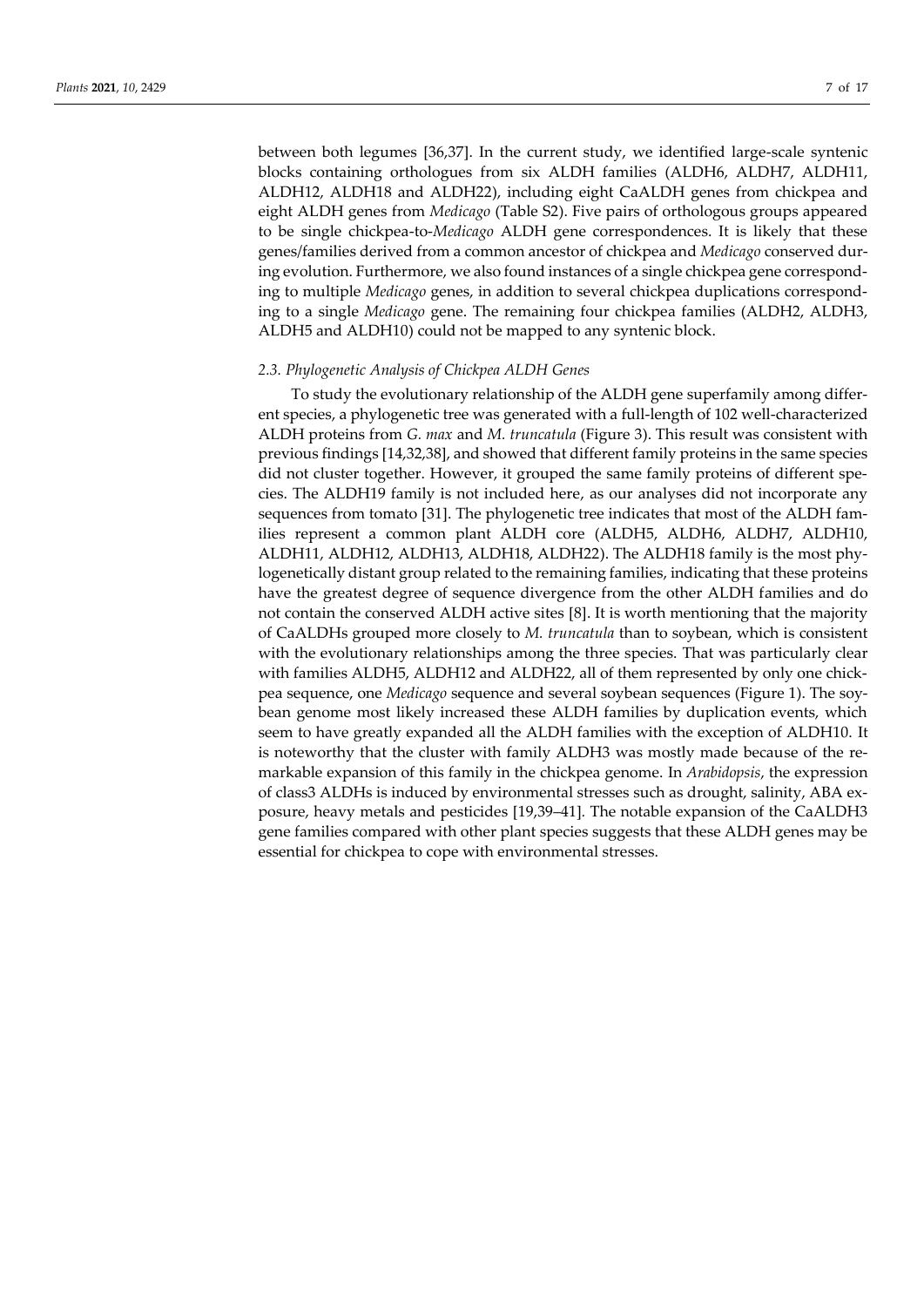

**Figure 3.** Phylogenetic tree of ALDH proteins from chickpea (Ca), *G. max* (Gm) and *M. truncatula*  (Mt). Alignment of 102 ALDH protein sequences from four plant species was conducted with MUS-CLE, and the phylogenetic tree was constructed using MEGA 6 based on the Maximum Likelihood method. Bootstrap values in percentage (1000 replicates) are labelled on the nodes. CaALDHs are marked with solid orange squares. Scale bar represents the number of substitutions per site.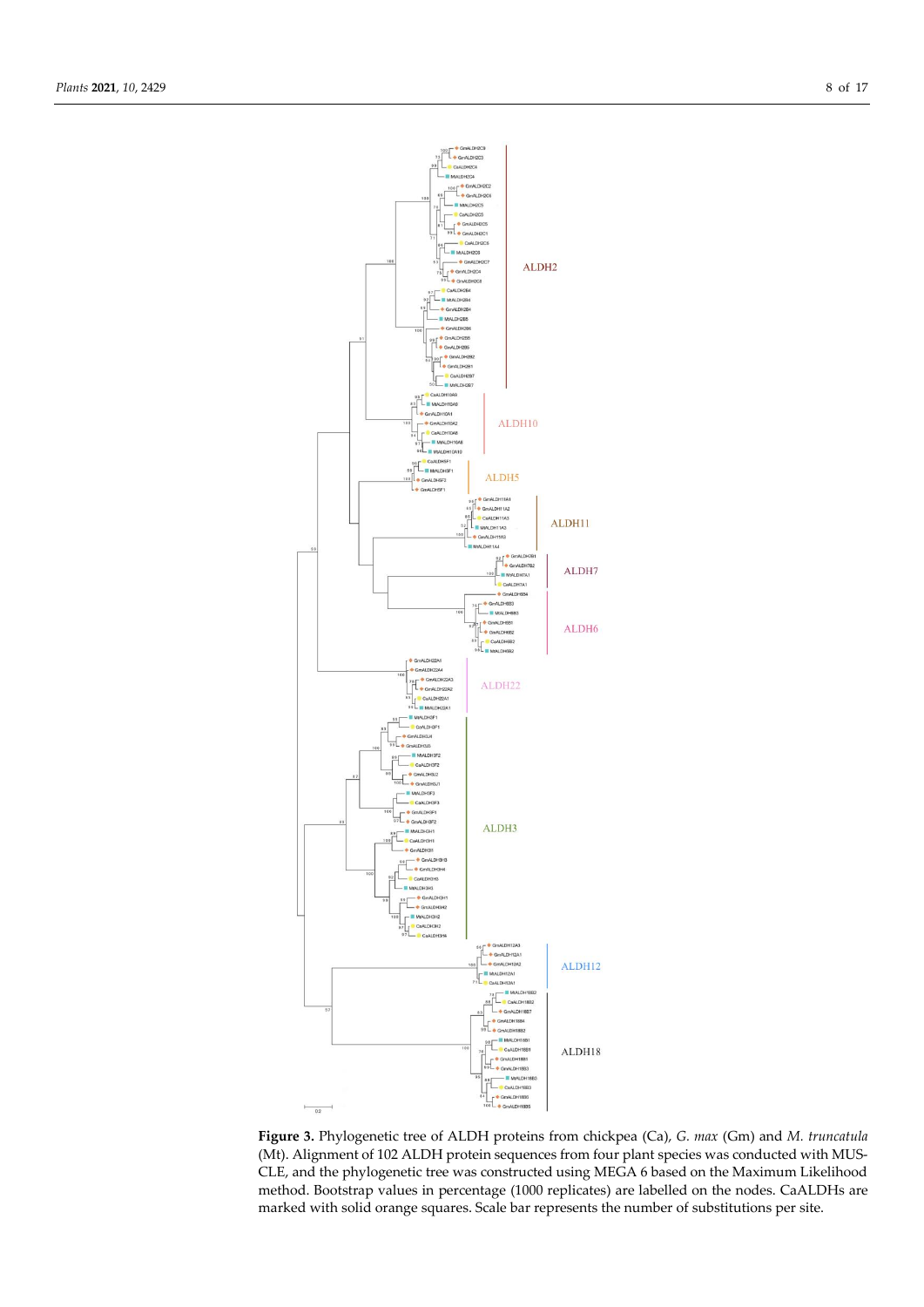## *2.4. ALDH Expansion: Gene Duplications*

The expansion of gene families is based on gene duplications, which in turn, mainly rely on segmental and tandem duplications [\[42\].](https://sciwheel.com/work/citation?ids=1001636&pre=&suf=&sa=0) Based on a comprehensive analysis of chromosomal locations and sequence similarities, 59.3% in 16 out of 27 ALDH sequences, ALDH genes appear to be associated with either local duplication events or duplications to unlinked *loci* (Figure S1). There is no support for tandemly duplicated ALDH genes in the genome of Chinese cabbage [\[38\];](https://sciwheel.com/work/citation?ids=6823692&pre=&suf=&sa=0) however, tandem duplications have been shown to occur in the ALDH family of grapes, apples and soybeans [26,31,35], as well as the monocot species rice and millet [\[18,32\].](https://sciwheel.com/work/citation?ids=6832339,69799&pre=&pre=&suf=&suf=&sa=0,0) Chickpea ALDH genes mapped on the same chromosomes are candidates to have undergone local gene duplications. We found two genes on chromosome 5 (LOC101510937, LOC101511680) and two genes on chromosome 8 (LOC101513875, LOC101514219) that met the criteria to form a cluster as described in Section 3.2. These two pairs of genes are separated by <10 kb, respectively. The other duplicated genes (75% duplications) are located on different chromosomes, suggesting that segmental duplications play a major role in the expansion of the ALDH gene family in chickpea.

#### *2.5. Expression Profiles of CaALDH Genes*

In order to gain a more accurate insight into the functional roles of the ALDH genes, we analyzed their expression patterns in different tissues using available EST datasets [\[43\].](https://sciwheel.com/work/citation?ids=6780994&pre=&suf=&sa=0) Considering the stringent criterion described in Section 3.4, 11 ALDH genes had expression support (26 ESTs). One ALDH gene (LOC101506136) hit 8 ESTs, whereas LOC101510843 and LOC101490310 hit four and three ESTs, respectively (Table S3). Regarding the plant tissues, root tissue was the most common hit (18 hits) followed by leaves (5 hits). The experimental conditions of these libraries suggest an adaptative role in a variety of environmental responses by the ALDH superfamily. Most of the libraries were constructed in response to drought stress (14 hits) but we also found ESTs from libraries in responses to insect attack, Cd toxicity and response to thidiazuron, a synthetic plant regulator of morphogenetic processes that induces the expression of stress-related genes [\[44,45\].](https://sciwheel.com/work/citation?ids=6788920,5651414&pre=&pre=&suf=&suf=&sa=0,0) We also combined these data with publicly available RNA-seq analyses and confirmed the regulation of a number of chickpea ALDH genes as part of the transcriptional response in leaf tissues triggered by drought stress (Table S5; [46]).

Over the past decade, our laboratory has been working toward increasing the agronomic adaptation of chickpea on disease resistance. In particular, we are focused on delimiting the genomic regions that might help us to unveil the defense pathways during the interaction of the plant with the soil-borne fungus *Fusarium oxysporum*, which is a serious threat to chickpea production. Interestingly, five ESTs were found in specific subtracted cDNA libraries from infected roots with *Fusarium.* Based on this finding, we aimed to gain an insight into the role of the ALDHs in the response to the fungal disease. From publicly available transcriptome datasets, we selected two libraries constructed with the chickpea genotype WR315, as this genotype is commonly used as a resistant parental line in the breeding program. Some sequences showed extremely low ALDH count numbers, suggesting that they are expressed at very low levels in root tissues (LOC101497113, LOC101491914 and LOC101511819). Overall, the ALDH counts are highly correlated between non-inoculated and inoculated plants  $(R = 0.91)$ . However, two genes were more abundant in a given condition: LOC101510843 (*CaALDH11A3*) was over-represented in roots of control plants, while LOC101510937 (*CaALDH3H2*) showed a larger count number in inoculated plants (Figure 4). Interestingly, LOC101515558 and LOC101511680 (*ALDH3H3* and *ALDH3H4*, respectively), which are duplicated with LOC101510937 (Figure S1), show a different expression pattern, as they are not differentially abundant in any condition. This result suggests that CaALDH3H2 and the duplicated sequences CaALDH3H3 and CaALDH3H4 are probably regulated in different ways. The remarkable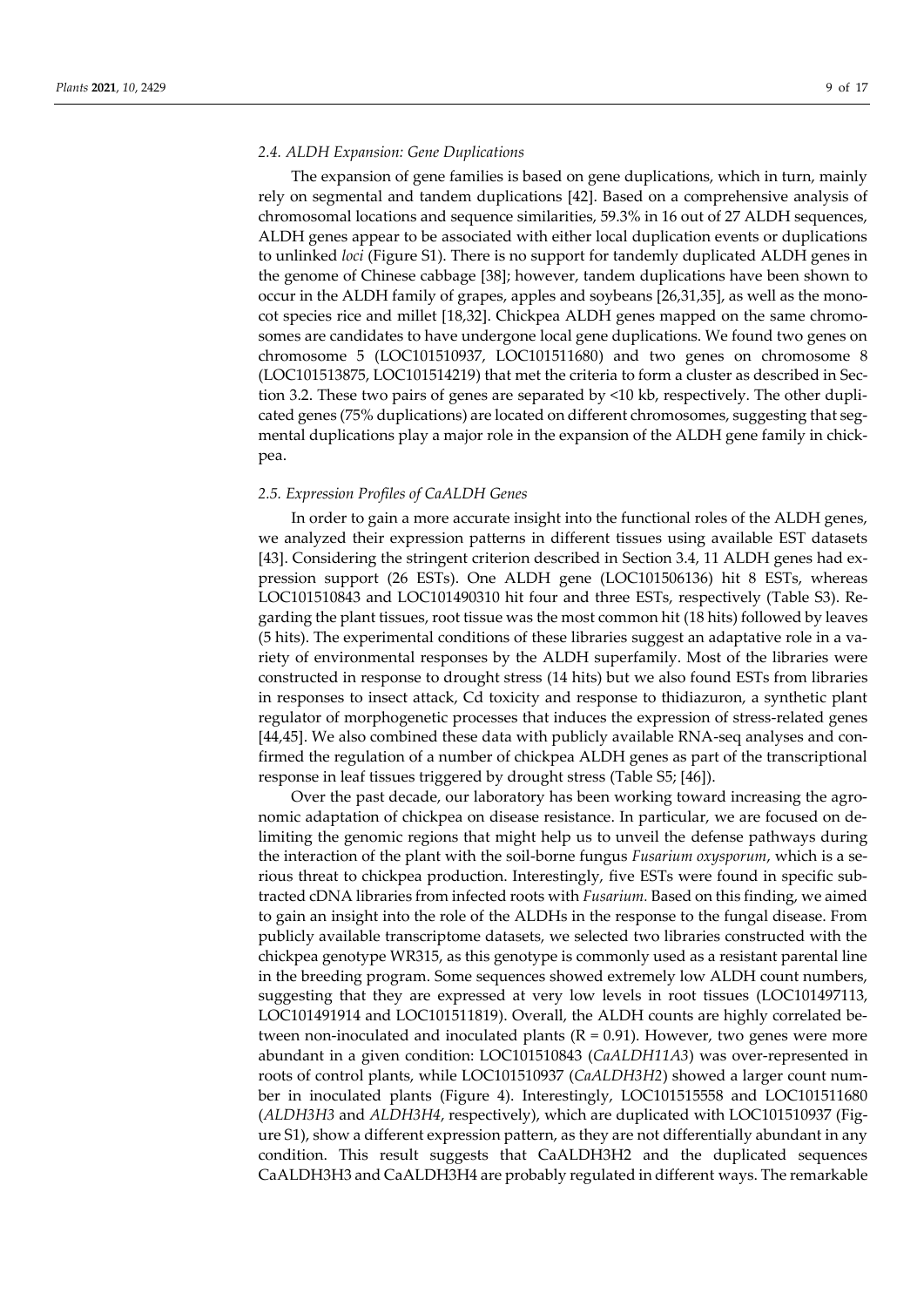

expansion of the ALDH3 family in chickpea may have evolved as a consequence of functional specialization.

**Figure 4.** In silico expression analysis in response to *Fusarium oxysporum*: MA−plot of mean expression signal vs. log2−normalized counts of ALDH genes in two chickpea transcriptome libraries (inoculated vs. control). Genes highly enriched (counts ratio >3.5−fold) in any of the conditions are shown in orange color, whereas the duplicated genes LOC101511680 and LOC101515558 are shown in grey color.

In our search for a deeper understanding of the ALDH role during the Fusarium wilt response, we further aimed at measuring the expression levels of representative candidates by RT-qPCR. We used a pair of near-isogenic lines (NILs) differing in their sensitivity to Fusarium race 5 (resistant vs. susceptible) to monitor the transcriptional changes in roots at 24 and 72 h post inoculation (hpi). NILs represent a powerful tool for improving our understanding of the molecular and genetic basis of agronomic traits as the pair of plants show nearly identical genetic background except for a single section/locus on a given chromosome, so that only a small target region of the genome segregated [\[47\].](https://sciwheel.com/work/citation?ids=6317428&pre=&suf=&sa=0) Seven out eight candidate genes that we tested did not exhibited regulation 12-fold changel in response to Fusarium wilt in any of the genotypes (Figure S2). In chickpea, Foc resistance has been reported to be race-specific [\[48\]](https://sciwheel.com/work/citation?ids=6492274&pre=&suf=&sa=0) and subtle deviations from conserved signaling mechanisms may occur leading to specific plant–pathogen interactions, which in turn may explain the apparent lack of agreement between in silico and experimental data. Although no regulation of most of the ALDH candidates seems to be induced in our material, the LOC101511819 (*CaALDH3F3*) is clearly upregulated in infected roots of the susceptible and resistant NILs at 24 and 72 hpi, respectively (Figure 5). This is interesting because the appropriate timing of gene regulation that leads to Foc5 pathogen recognition has been suggested as a distinct feature of the NIL pair [\[49\].](https://sciwheel.com/work/citation?ids=11679402&pre=&suf=&sa=0) The encoded protein by LOC101511819 is highly conserved among other legumes and shares >80% identity at the amino acid level with the homologue of *M. truncatula*, *L. angustifolius*, *G. max*, *A. hypogaea* and *P. vulgaris*, among others. LOC101511819 is a particularly valid candidate for further experimental validation.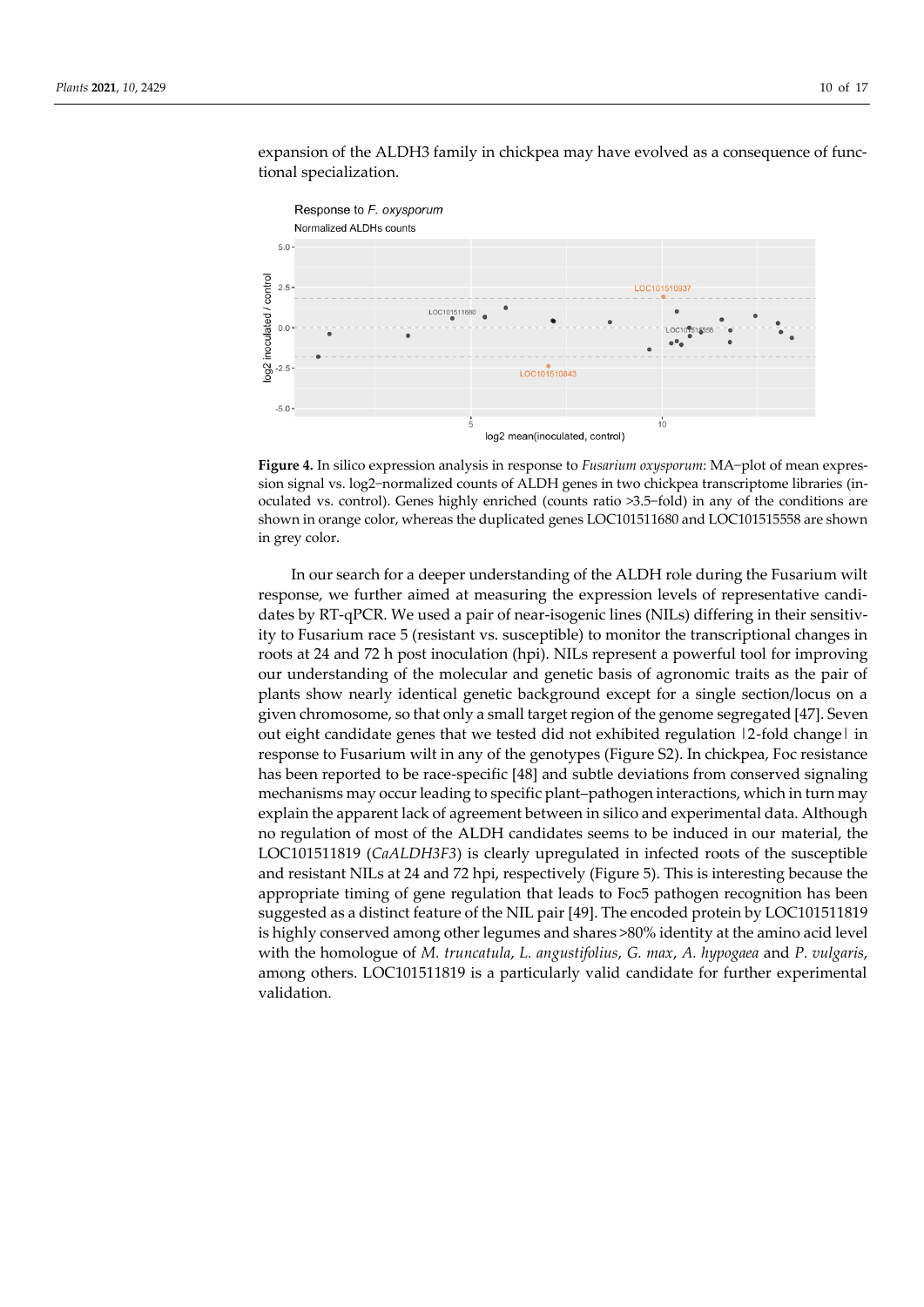

**Figure 5.** Gene expression levels of LOC101511819 in response to *Fusarium oxysporum*. Samples are a pair of NIL made of inoculated vs. control roots at 24 and 72 h post inoculation. Normalized relative quantities are rescaled to the control (24 h) sample. The data represent of two biological samples (mean ± SEM).

#### **3. Materials and Methods**

## *3.1. Database Searches and Annotation of ALDH Genes*

Comprehensive identification of *C. arietinum* ALDH gene family members was achieved using A*rabidopsis thaliana*, *Glycine max* and *Medicago truncatula* ALDH proteins. A keyword-based search was carried out against the databases of the National Center for Biotechnology Information (NCBI) to extract 136 *A. thaliana* and 55 *G. max* ALDHs. In addition, 36 *M. truncatula* ALDHs were downloaded from the Phytozome v12.1 database [\(https://phytozome.jgi.doe.gov,](https://phytozome.jgi.doe.gov/) accessed on 10 April 2019). All these sequences were used as queries in BLASTP searches [\[50\]](https://sciwheel.com/work/citation?ids=215&pre=&suf=&sa=0) to identify the corresponding ALDH members in the chickpea proteome using a cut-off of query coverage ≥25%, E-value ≥ 1  $\times$  10<sup>-25</sup>, and identity ≥25%. The Pfam domain PF00171 (ALDH family), PS00070 (ALDH cysteine active site), PS00687 (ALDH glutamic acid active site), and the accession 'cl11961' were queried against the Pfam [\(https://pfam.xfam.org/,](https://pfam.xfam.org/) accessed on 10 April 2019) and the CDD [\(https://www.ncbi.nlm.nih.gov/cdd/,](https://www.ncbi.nlm.nih.gov/cdd/) accessed on 10 April 2019) databases to confirm the candidate sequences as ALDH proteins. For exhaustive identification of divergent members, we used the chickpea sequences as queries in BLASTP searches against the chickpea proteome. These steps enabled us to obtain 45 unique ALDH protein sequences. Using one gene model per *locus*, we identified 27 *C. arietinum* non-redundant ALDH genes (CaALDH). Information on chromosomal location, locus ID, amino acid length, molecular weight and number of exons was retrieved from the NCBI using the *refseqR* package [\[51\].](file:///C:/Users/Usuario/AppData/Local/Temp/%5b51%5d) The ExPASy proteomics server database [\(https://www.expasy.org/,](https://www.expasy.org/) accessed on 10 April 2019) was used to predict the theoretical isoelectric point (pI) of each ALDH protein, as well as the molecular weights (MW) of the deduced proteins without that record in the NCBI. For subcellular localization predictions and active site assessment, we used DeepLoc 1.0 [\[52\],](https://sciwheel.com/work/citation?ids=5990465&pre=&suf=&sa=0) SLP-Local [\[53\],](https://sciwheel.com/work/citation?ids=4068751&pre=&suf=&sa=0) SMART, ChloroP 1.1 [\[54\],](https://sciwheel.com/work/citation?ids=742356&pre=&suf=&sa=0) Mitoprot [\[55\],](https://sciwheel.com/work/citation?ids=1546674&pre=&suf=&sa=0) PROSITE and PROPSEARCH database[s \[56\].](https://sciwheel.com/work/citation?ids=6847775&pre=&suf=&sa=0) Putative ALDHs were further annotated on the basis of the ALDH Gene Nomenclature Committee (AGNC) annotation criteria [\[57\].](https://sciwheel.com/work/citation?ids=6847782&pre=&suf=&sa=0) Briefly, amino acid sequences that shared >40% identity to previously identified ALDH sequences were considered to comprise a family; those exhibiting >60% identity comprise a protein subfamily, while sequences with <40% identity are considered to be a new family. The ALDH sequences from *Medicago truncatula* shown in Figure 1 were annotated using the same method as chickpea.

#### *3.2. Syntenic Blocks and Gene Duplication Analysis*

Syntenic blocks between chickpea and *M. truncatula* genomes were downloaded from the Plant Genome Duplication Databas[e \[58\].](https://sciwheel.com/work/citation?ids=1433555&pre=&suf=&sa=0) Those containing CaALDH genes were identified and analyzed. Duplicated genes were labelled as 'duplicated genes' according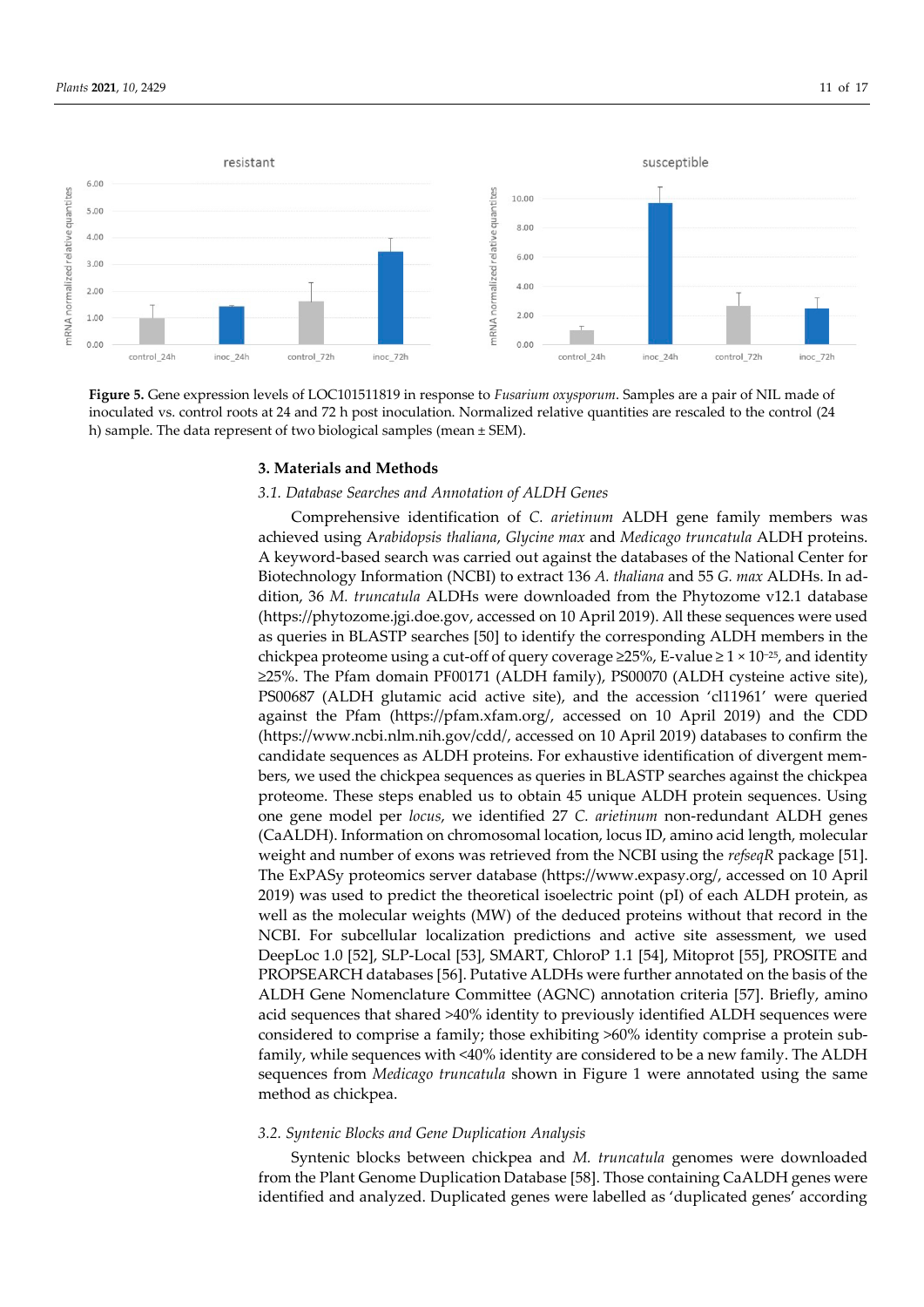to the criteria defined by [\[59\]:](https://sciwheel.com/work/citation?ids=5383559&pre=&suf=&sa=0) (1) the alignment covered >70% of the longer gene; (2) the aligned region had an identity of >70%. Coverage and identity values were obtained by BLAST searches of all the predicted CDS against each other. Tandem duplicated genes were defined as those closely related in the same family and clustered together within a sliding window size <250 k[b \[60\].](https://sciwheel.com/work/citation?ids=1261448&pre=&suf=&sa=0) The Circoletto tool was used to plot sequence similarity [\[61\].](https://sciwheel.com/work/citation?ids=1308077&pre=&suf=&sa=0)

#### *3.3. Phylogenetic Analysis of ALDH Gene Families*

To carry out the phylogenetic analysis, the alignments of the deduced amino acid ALDH protein sequences from *M. truncatula*, soybean and chickpea were performed using the MUSCLE program as implemented in the Molecular Evolutionary Genetics Analysis software (MEGA) version 6 with default options [\[62\].](https://sciwheel.com/work/citation?ids=227217&pre=&suf=&sa=0) The alignments were created using the Gonnet protein weight matrix. Sequences <250 aa were eliminated from the matrix because short sequences interfered with a fine alignment. Additionally, the AA-kinase domain contained by the ALDH18 family was eliminated from the alignment. A total of 102 proteins were finally used to build the ALDH phylogeny of chickpea. The phylogenetic tree was constructed using the Maximum Likelihood method implemented in MEGA and the reliability of the interior nodes was assessed using 1000 bootstrap replicates.

## *3.4. In Silico Expression Analysis*

The coding sequences of ALDH genes were used to query the NCBI chickpea ESTs. Searching parameters were set as follows: blast algorithm megablast, identity >95%, query coverage >25% and E-values < 10−2<sup>0</sup> . Next, the full-length CDS of the ALDH genes were employed to query the NCBI Sequence Read Archive (SRA) database [\(https://www.ncbi.nlm.nih.gov/sra,](https://www.ncbi.nlm.nih.gov/sra) accessed on 10 April 2019). For assessment of ALDHs expression support in response to the fungus *Fusarium oxysporum*, we selected two libraries constructed from infected root samples of resistant (WR315) chickpea plants after 48 h post-inoculation (SRX535351), and control samples of resistant (WR315) chickpea plants (SRX535349) using Magic-BLAST, a novel tool allowing the mapping of large next-generation sequencing runs against a reference database [63]. The searching parameters were implemented as follows: only one read per hit was counted, length reads were equivalent to 100 bp, and the identity >99%. Normalized counts of hits were performed using public scripts to quantify the expression of transcripts from datasets [\(https://github.com/NCBI-](https://github.com/NCBI-Hackathons/SimpleGeneExpression)[Hackathons/SimpleGeneExpression,](https://github.com/NCBI-Hackathons/SimpleGeneExpression) accessed on 10 April 2019).

## *3.5. Plant Material and Pathogen Inoculation*

Plant material and treatment have been described in detail elsewhere [\[49\].](https://sciwheel.com/work/citation?ids=11679402&pre=&suf=&sa=0) Briefly, a pair of near isogenic lines RIP8-94-5 resistant (R)/RIP8-94-11 susceptible (S)—segregant to *Fusarium oxysporum* race 5 resistance were grown in controlled conditions under a temperature regime of 25 and 22 °C and 12 h photoperiod under fluorescent light. Plants at the three to four node stages were inoculated with a concentration of spores adjusted to 1 × 106 spores ml-1 following the method described by [64]. Root samples were collected and pooled from at least 4 inoculated and non-inoculated plants at 24, and 72 h post-inoculation. Samples were frozen in liquid nitrogen immediately after harvesting and stored at −80 °C. Two biological repetitions per time-point were performed.

# *3.6. RNA Isolation, cDNA Synthesis and Quality Controls*

Total RNA from all samples was isolated using the TRISURE reagent protocol (Bioline). RNA concentration was determined by measuring the optical density using a NanoDrop spectrophotometer with A260/A280 ratio between 1.9 and 2.1 and A260/A230 greater than 2.0. To avoid any genomic DNA (gDNA) contamination, ~10 μg of RNA extracts were treated with TURBO DNase I (Life Technologies) before cDNA synthesis.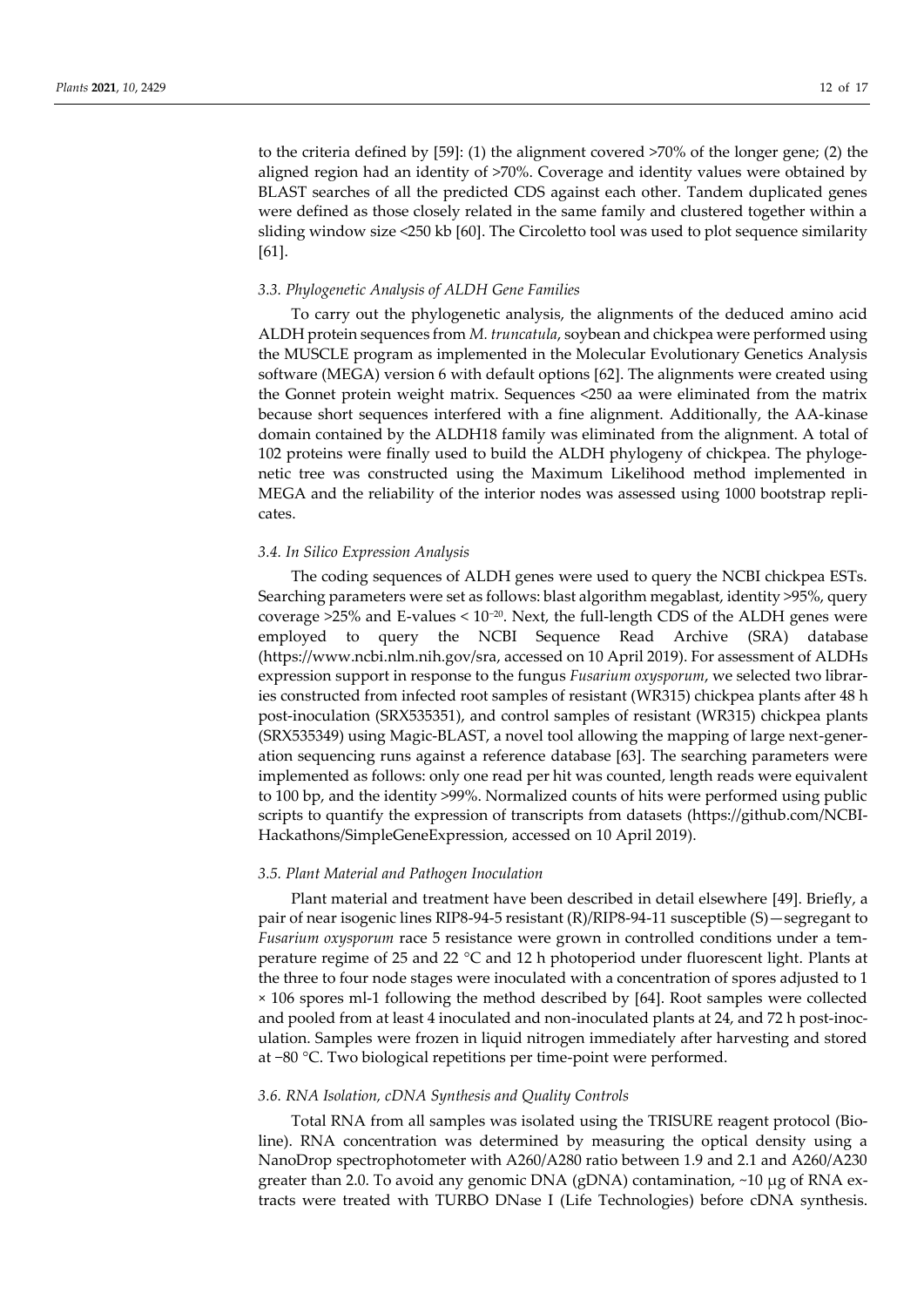Complementary DNAs was synthesized by priming with oligod $T_{12-18}$  (Life Technologies), using SuperScript III Reverse Transcriptase (Invitrogen) following the instructions of the provider. The cDNAs were diluted to a final volume of 20  $\mu$ L. Then, we tested the presence of genomic DNA (gDNA) contamination in the cDNA samples using a primer pair designed in two different exons of the NAD-dependent malic chickpea sequence XM\_004510782 [\[49\].](https://sciwheel.com/work/citation?ids=11679402&pre=&suf=&sa=0) To infer the integrity of the total RNA and assess the quality of the reverse transcriptase reaction, we used a 3':5' amplification ratio assessment [65]. This assay aimed at measuring the integrity of the NAD-dependent malic sequence (XM\_004510782). For this assay, we used two primer pairs that amplify two cDNA fragments, one from the 5′ end (81 bp) and one from the 3′ region (80 bp) of the malic gene. The fragments are 1180 and 460 bp, respectively, from the 3′ end of the cDNA [\[49\].](https://sciwheel.com/work/citation?ids=11679402&pre=&suf=&sa=0) The 3′:5′ amplification ratio of the malic cDNA fragments was calculated using the comparative Cq method [66]. The average ratio was  $1.18 \pm 0.59$  (mean, SD). All ratios were <1.5fold and the cDNAs were judged to be suitable for qPCR analysis [67]. Reliability of the interior nodes was assessed using 1000 bootstrap replicates.

## *3.7. Real-Time qPCR Assays*

Primer sequences were designed to amplify 8 candidate genes based on the phylogenetic and in silico analyses. Primers were designed using the following criteria: Tm of 60 ± 1 °C and PCR amplicon lengths of 80–100 bp, yielding primer sequences with lengths of 19–23 nucleotides and GC contents of 40–80%. For predicting the secondary structure of the amplicons, we used MFOLD version 3.4 software with default settings of minimal free energy, 50 mM Na<sup>+</sup>, 3 mM Mg<sup>2+</sup> and an annealing temperature of 60  $^{\circ}$ C [68]. We chose primers that would yield amplicons with minimal secondary structures and melting temperatures that would not hamper annealing. Designed primers were synthesized by Integrated DNA Technologies (Leuven, Belgium). Table S4 shows the primer sequence and the overall mean real-time PCR amplification efficiency of each primer pair (E) estimated from the data obtained from the exponential phase of each individual amplification plot and the equation  $(1 + E) = 10$ slope using LinReg software and the criteria of including three– five fluorescent data points with  $R^2 \ge 0.998$  to define a linear regression line [69].

PCR reactions were carried out in a CFX Connect Real-Time System thermal cycler (Bio-Rad, Hercules, CA, USA) using iTaq Universal SYBR Green Supermix (Bio-Rad) to monitor dsDNA synthesis. Reactions contained 1.5 μL of the diluted cDNA as a template and 0.2  $\mu$ M of each primer in a total volume reaction of 10  $\mu$ L. Master mix was prepared and dispensed into individual wells using electronic Eppendorf Xplorer® multipipettes (Eppendorf AG, Germany). The following standard thermal profile was used for all PCRs: polymerase activation (95 °C for 3 min), amplification and quantification cycles repeated 40 times (95 °C for 3 s, 60 °C for 30 s). The specificity of the primer pairs was checked by melting-curve analysis performed by the PCR machine after 40 amplification cycles (60– 95 °C). Fluorescence was analyzed using Bio-Rad CFX Manager analysis software v2.1. All amplification plots were analyzed using a baseline threshold of 75 relative fluorescence units (RFU) to obtain Cq (quantification cycle) values for each gene–cDNA combination. Calculations were performed using the advanced quantification model with efficiency correction, multiple reference genes normalization and use of error propagation rules [70].

For optimal normalization of data, we evaluated the stable gene expression of four references in our dataset. References (*Ca4g6410, PP2A, PPR* and *EF1a*) were chosen based on previous reports that had showed high stability values across experiments [49,71,72]. To evaluate the stability of the reference genes, we used the geNorm algorithm [73]. The pilot study indicated that *Ca4g6410* and *PP2A* were the most stable references with stability values  $M = 0.23$ . PCR efficiency (E) of the references was, respectively:  $E = 1.98 \pm 0.05$ and  $E = 1.98 \pm 0.04$  (mean  $\pm$  SD).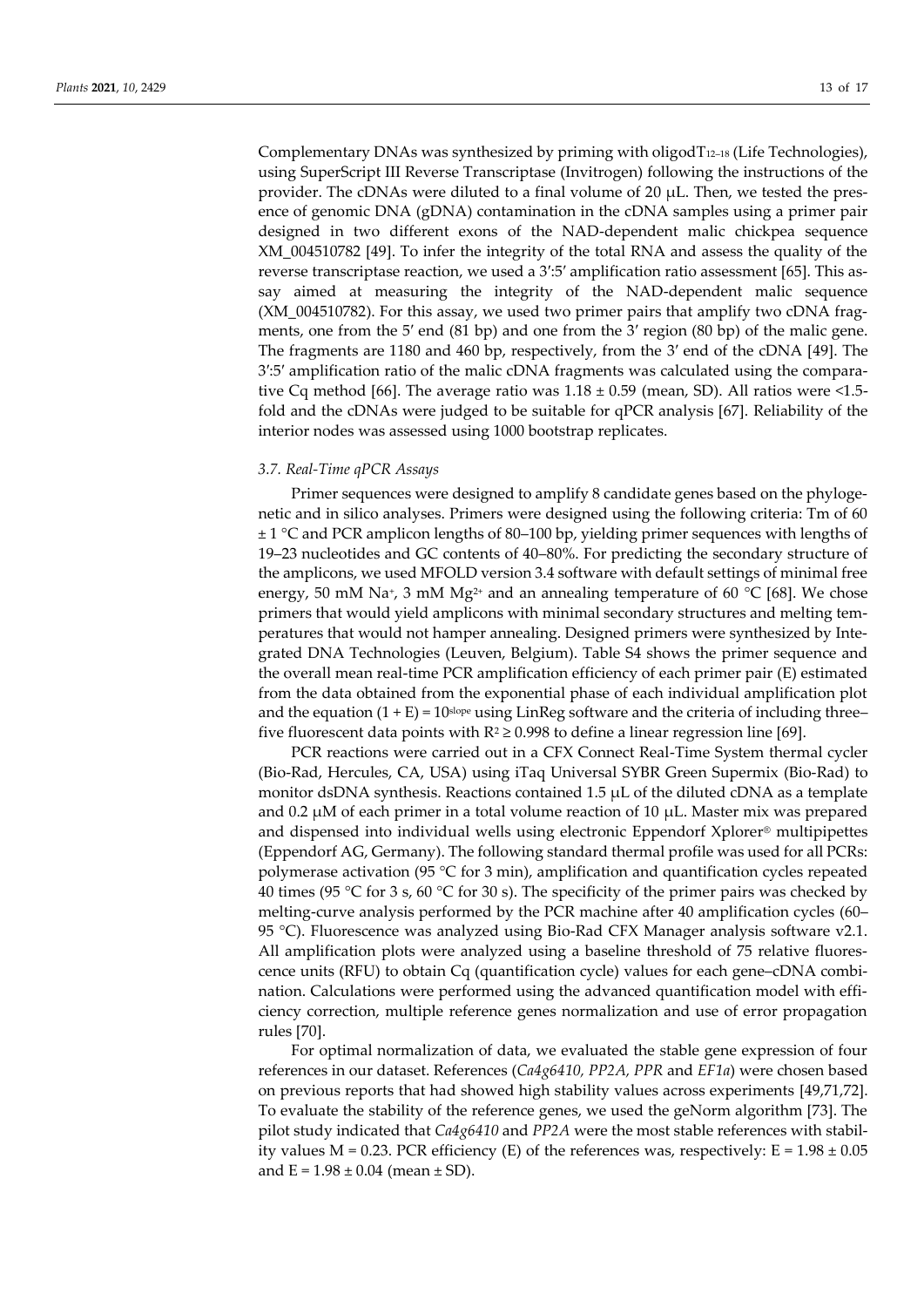# **4. Conclusions**

Plants are continuously exposed to different types of abiotic and biotic stresses. Plant molecular responses induce the generation of reactive oxygen species, which in turn interfere with cell structure and metabolic balance in cells. To protect themselves, plants produce stress-responsive proteins, such as ALDHs, which contribute to aldehyde homeostasis as scavengers to eliminate toxic aldehydes. In the present study, performing a series of comprehensive analyses including chickpea genome analysis, ALDH genes identification and naming, comparative phylogeny and ALDH genes expression profiles assessment, we identified 27 unique ALDH sequences in the chickpea genome. Most of the sequences originated from duplication events. Chickpea exhibits a remarkable expansion in the ALDH3 family, showing one of the largest numbers of members compared to other plant species. The expression results give consistent support in the functional roles of the ALDH genes, mostly being involved in responses to desiccation and drought conditions, but also responses to biotic stress. Furthermore, the expression data revealed that some of the duplicated members in a group exhibited different expression patterns, suggesting that functional diversification is a feature in the evolution of these genes. Based on expression data support and close phylogenetic relationships with other well-characterized proteins, some chickpea ALDHs (such as LOC101511819 or LOC101510937) are good candidates for further characterization. These candidates may become targets for improving chickpea adaptation to adverse environmental or biotic stresses in breeding programs. Furthermore, our study also provides a foundation for further comparative genomic analyses and a framework to trace the dynamic evolution of the ALDH superfamily.

**Supplementary Materials:** The following are available online at www.mdpi.com/2223- 7747/10/11/2429/s1, Figure S1: Gene duplications. Similarity of ALDH genes. Red color shows the highest similarity (>95% identity), followed by orange (90-95%) and green (80-90%) colors., Figure S2: Gene expression levels of selected ALDH genes in response to *Fusarium oxysporum*., Table S1: Identification of PF00171, PS00687, PS00070 and predicted location of ALDH proteins in chickpea.., Table S2: Synteny blocks of aldehyde dehydrogenase (ALDH) genes between chickpea and Medicago truncatula genomes., Table S3: Tissue and stress distribution profile of chickpea ALDH genes based on number of expressed sequence tags (ESTs) present in the NCBI's EST Database., Table S4: Primers for qPCR. PCR efficiencies  $\epsilon$  calculated according to the equation  $(1 + E) = 10^{\text{slope}}$ ., Table S5: Differentially regulated ALDH genes. RNA-seq analysis was conducted on two contrasting genotypes in their response to drought stress.

**Author Contributions:** Conceptualization, J.V.D. and J.G.; Data curation, R.C.-M.; Formal analysis, R.C.-M., C.C., T.M, J.C.J.-L. and J.V.D.; Funding acquisition, T.M.; Writing—original draft preparation, J.V.D.; Writing—review and editing, J.C.J.-L., T.M., J.G. and J.V.D.; All authors have read and agreed to the published version of the manuscript.

**Funding:** This study is supported by INIA RTA2017–00041–00-00, project co-financed by the European Union through the ERDF 2014–2020 "Programa Operativo de Crecimiento Inteligente". JCJ-L thanks funding from the Ramon y Cajal Research Program from the Spanish Ministry of Economy, Industry and Competitiveness (grant ref. number RYC-2014-16536); and from the EU Marie Curie Research Program FP7-PEOPLE-2011-IOF (grant ref. PIOF-GA-2011-301550). JVD thanks funding from the EU Marie Sklodowska-Curie Action Program H2020-MSCA-IF-2018 (grant ref. 844431) and the "Programa Operativo FEDER 2014-2020 y la Consejería de Economía y Conocimiento de la Junta de Andalucía". The funding bodies had no role in the design of the study and collection, analysis and interpretation of data and in writing the manuscript.

**Data Availability Statement:** All data generated or analyzed during this study are included in this article and its supplementary information files.

**Conflicts of Interest:** The authors declare that the research was conducted in the absence of any commercial or financial relationships that could be construed as a potential conflict of interest. The authors declare no conflict of interest.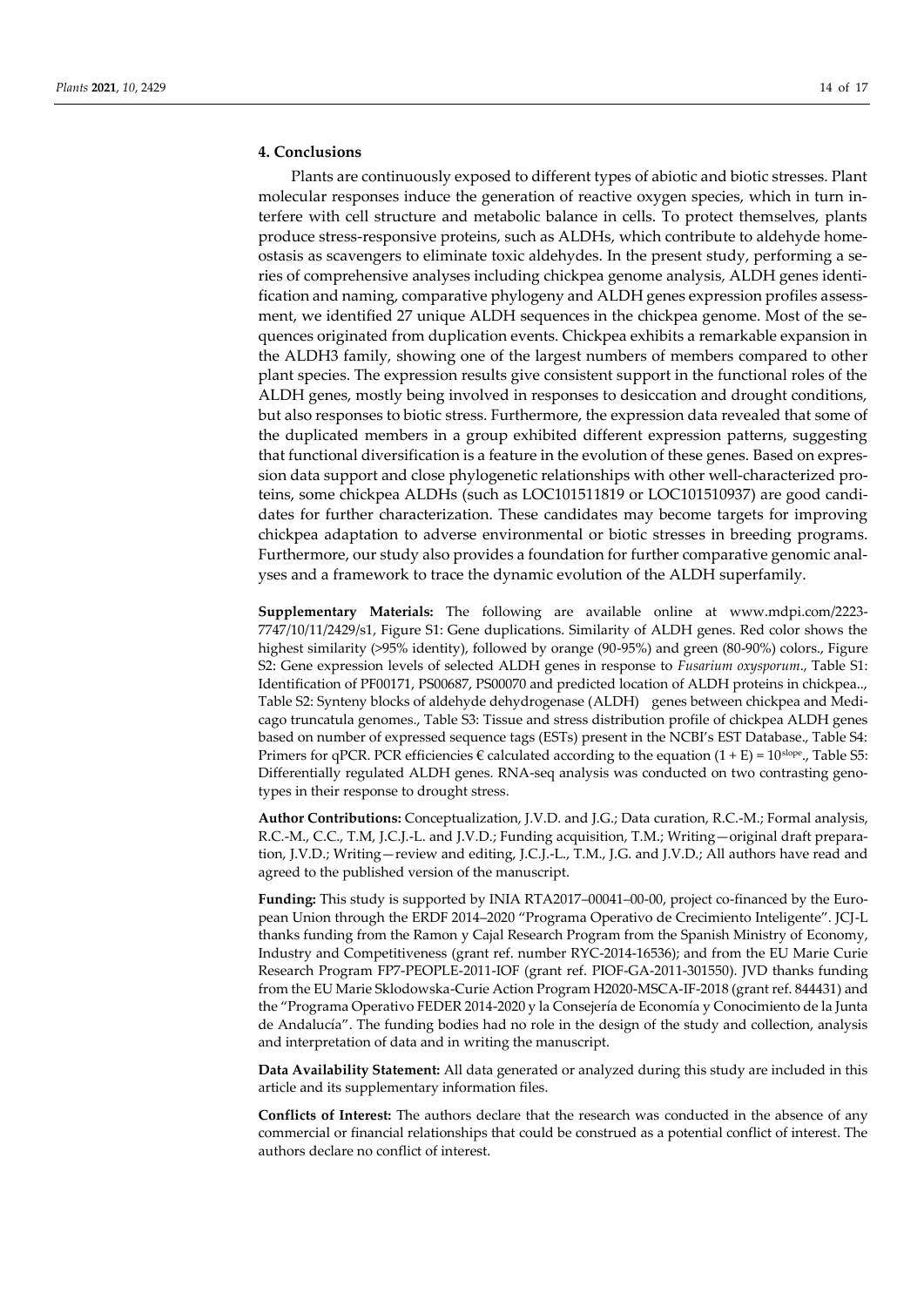# **References**

- 1. Jakoby, W.B.; Ziegler, D.M. The Enzymes of Detoxication. *J. Biol. Chem.* **1990**, *265*, 20715–20718.
- 2. Bartels, D. Targeting Detoxification Pathways: An Efficient Approach to Obtain Plants with Multiple Stress Tolerance? *Trends Plant Sci.* **2001**, *6*, 284–286.
- 3. Lindahl, R. Aldehyde Dehydrogenases and Their Role in Carcinogenesis. *Crit. Rev. Biochem. Mol. Biol.* **1992**, *27*, 283–335. https://doi.org/10.3109/10409239209082565.
- 4. Yoshiba, Y.; Kiyosue, T.; Nakashima, K.; Yamaguchi-Shinozaki, K.; Shinozaki, K. Regulation of Levels of Proline as an Osmolyte in Plants under Water Stress. *Plant Cell Physiol.* **1997**, *38*, 1095–1102.
- 5. Yoshida, A.; Rzhetsky, A.; Hsu, L.C.; Chang, C. Human Aldehyde Dehydrogenase Gene Family. *Eur. J. Biochem.* **1998**, *251*, 549– 557. https://doi.org/10.1046/j.1432-1327.1998.2510549.x.
- 6. Rodrigues, S.M.; Andrade, M.O.; Gomes, A.P.S.; Damatta, F.M.; Baracat-Pereira, M.C.; Fontes, E.P.B. Arabidopsis and Tobacco Plants Ectopically Expressing the Soybean Antiquitin-like ALDH7 Gene Display Enhanced Tolerance to Drought, Salinity, and Oxidative Stress. *J. Exp. Bot.* **2006**, *57*, 1909–1918. https://doi.org/10.1093/jxb/erj132.
- 7. Missihoun, T.D.; Kotchoni, S.O. Aldehyde Dehydrogenases and the Hypothesis of a Glycolaldehyde Shunt Pathway of Photorespiration. *Plant Signal. Behav.* **2018**, *13*, e1449544. https://doi.org/10.1080/15592324.2018.1449544.
- 8. Brocker, C.; Vasiliou, M.; Carpenter, S.; Carpenter, C.; Zhang, Y.; Wang, X.; Kotchoni, S.O.; Wood, A.J.; Kirch, H.-H.; Kopečný, D.; et al. Aldehyde Dehydrogenase (ALDH) Superfamily in Plants: Gene Nomenclature and Comparative Genomics. *Planta* **2013**, *237*, 189–210. https://doi.org/10.1007/s00425-012-1749-0.
- 9. Black, W.; Vasiliou, V. The Aldehyde Dehydrogenase Gene Superfamily Resource Center. *Hum Genom.* **2009**, *4*, 136–142. https://doi.org/10.1186/1479-7364-4-2-136.
- 10. Jimenez-Lopez, J.C.; Lopez-Valverde, F.J.; Robles-Bolivar, P.; Lima-Cabello, E.; Gachomo, E.W.; Kotchoni, S.O. Genome-Wide Identification and Functional Classification of Tomato (*Solanum lycopersicum*) Aldehyde Dehydrogenase (ALDH) Gene Superfamily. *PLoS ONE* **2016**, *11*, e0164798. https://doi.org/10.1371/journal.pone.0164798.
- 11. Jimenez-Lopez, J.C. Narrow-Leafed Lupin (*Lupinus angustifolius* L.) Functional Identification and Characterization of the Aldehyde Dehydrogenase (ALDH) Gene Superfamily. *Plant Gene* **2016**, *6*, 67–76. https://doi.org/10.1016/j.plgene.2016.03.007.
- 12. Skibbe, D.S.; Liu, F.; Wen, T.-J.; Yandeau, M.D.; Cui, X.; Cao, J.; Simmons, C.R.; Schnable, P.S. Characterization of the Aldehyde Dehydrogenase Gene Families of Zea Mays and Arabidopsis. *Plant Mol. Biol.* **2002**, *48*, 751–764.
- 13. Kotchoni, S.O.; Jimenez-Lopez, J.C.; Gao, D.; Edwards, V.; Gachomo, E.W.; Margam, V.M.; Seufferheld, M.J. Modeling-Dependent Protein Characterization of the Rice Aldehyde Dehydrogenase (ALDH) Superfamily Reveals Distinct Functional and Structural Features. *PLoS ONE* **2010**, *5*, e11516. https://doi.org/10.1371/journal.pone.0011516.
- 14. Guo, X.; Wang, Y.; Lu, H.; Cai, X.; Wang, X.; Zhou, Z.; Wang, C.; Wang, Y.; Zhang, Z.; Wang, K.; et al. Genome-Wide Characterization and Expression Analysis of the Aldehyde Dehydrogenase (ALDH) Gene Superfamily under Abiotic Stresses in Cotton. *Gene* **2017**, *628*, 230–245. https://doi.org/10.1016/j.gene.2017.07.034.
- 15. Shin, J.-H.; Kim, S.-R.; An, G. Rice Aldehyde Dehydrogenase7 Is Needed for Seed Maturation and Viability. *Plant Physiol.* **2009**, *149*, 905–915. https://doi.org/10.1104/pp.108.130716.
- 16. Kotchoni, S.O.; Jimenez-Lopez, J.C.; Kayodé, A.P.P.; Gachomo, E.W.; Baba-Moussa, L. The Soybean Aldehyde Dehydrogenase (ALDH) Protein Superfamily. *Gene* **2012**, *495*, 128–133. https://doi.org/10.1016/j.gene.2011.12.035.
- 17. Xu, X.; Guo, R.; Cheng, C.; Zhang, H.; Zhang, Y.; Wang, X. Overexpression of ALDH2B8, an Aldehyde Dehydrogenase Gene from Grapevine, Sustains Arabidopsis Growth upon Salt Stress and Protects Plants against Oxidative Stress. *Plant Cell Tiss. Organ Cult.* **2013**, *114*, 187–196. https://doi.org/10.1007/s11240-013-0314-2.
- 18. Gao, C.; Han, B. Evolutionary and Expression Study of the Aldehyde Dehydrogenase (ALDH) Gene Superfamily in Rice (*Oryza sativa*). *Gene* **2009**, *431*, 86–94. https://doi.org/10.1016/j.gene.2008.11.010.
- 19. Kirch, H.-H.; Schlingensiepen, S.; Kotchoni, S.; Sunkar, R.; Bartels, D. Detailed Expression Analysis of Selected Genes of the Aldehyde Dehydrogenase (ALDH) Gene Superfamily in *Arabidopsis thaliana*. *Plant Mol. Biol.* **2005**, *57*, 315–332. https://doi.org/10.1007/s11103-004-7796-6.
- 20. García-Ríos, M.; Fujita, T.; LaRosa, P.C.; Locy, R.D.; Clithero, J.M.; Bressan, R.A.; Csonka, L.N. Cloning of a Polycistronic CDNA from Tomato Encoding Gamma-Glutamyl Kinase and Gamma-Glutamyl Phosphate Reductase. *Proc. Natl. Acad. Sci. USA* **1997**, *94*, 8249–8254. https://doi.org/10.1073/pnas.94.15.8249.
- 21. FAOSTAT FAOSTAT. Crop Statistics. Available online: http://faostat.fao.org (accessed on 20 November 2019).
- 22. Millán, T.; Madrid, E.; Cubero, J.I.; Amri, M.; Castro, P.; Rubio, J. Chickpea. In *Grain Legumes*; De Ron, A.M., Ed.; Handbook of Plant Breeding; Springer: New York, NY, USA, 2015; Volume 10, pp. 85–109, ISBN 978-1-4939-2796-8.
- 23. Li, H.; Rodda, M.; Gnanasambandam, A.; Aftab, M.; Redden, R.; Hobson, K.; Rosewarne, G.; Materne, M.; Kaur, S.; Slater, A.T. Breeding for Biotic Stress Resistance in Chickpea: Progress and Prospects. *Euphytica* **2015**, *204*, 257–288. https://doi.org/10.1007/s10681-015-1462-8.
- 24. Jain, M.; Misra, G.; Patel, R.K.; Priya, P.; Jhanwar, S.; Khan, A.W.; Shah, N.; Singh, V.K.; Garg, R.; Jeena, G.; et al. A Draft Genome Sequence of the Pulse Crop Chickpea (*Cicer arietinum* L.). *Plant J.* **2013**, *74*, 715–729. https://doi.org/10.1111/tpj.12173.
- 25. Varshney, R.K.; Song, C.; Saxena, R.K.; Azam, S.; Yu, S.; Sharpe, A.G.; Cannon, S.; Baek, J.; Rosen, B.D.; Tar'an, B.; et al. Draft Genome Sequence of Chickpea (*Cicer Arietinum*) Provides a Resource for Trait Improvement. *Nat. Biotechnol.* **2013**, *31*, 240–246. https://doi.org/10.1038/nbt.2491.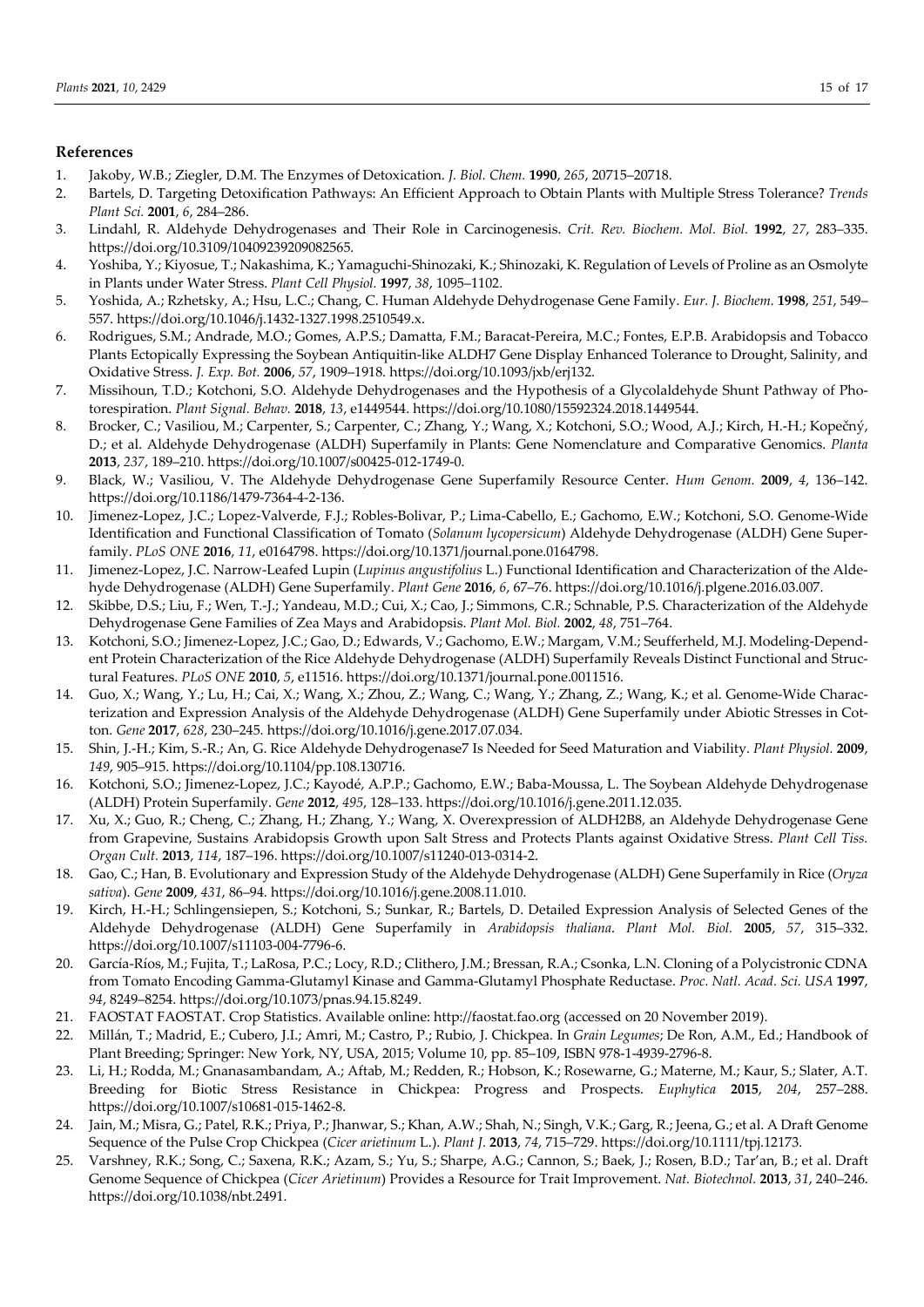- 26. Wang, W.; Jiang, W.; Liu, J.; Li, Y.; Gai, J.; Li, Y. Genome-Wide Characterization of the Aldehyde Dehydrogenase Gene Superfamily in Soybean and Its Potential Role in Drought Stress Response. *BMC Genom.* **2017**, *18*, 518. https://doi.org/10.1186/s12864- 017-3908-y.
- 27. Rejeb, I.B.; Pastor, V.; Mauch-Mani, B. Plant Responses to Simultaneous Biotic and Abiotic Stress: Molecular Mechanisms. *Plants* **2014**, *3*, 458–475. https://doi.org/10.3390/plants3040458.
- 28. Tian, F.-X.; Zang, J.-L.; Wang, T.; Xie, Y.-L.; Zhang, J.; Hu, J.-J. Aldehyde Dehydrogenase Gene Superfamily in Populus: Organization and Expression Divergence between Paralogous Gene Pairs. *PLoS ONE* **2015**, *10*, e0124669. https://doi.org/10.1371/journal.pone.0124669.
- 29. Kirch, H.-H.; Bartels, D.; Wei, Y.; Schnable, P.S.; Wood, A.J. The ALDH Gene Superfamily of Arabidopsis. *Trends Plant Sci.* **2004**, *9*, 371–377. https://doi.org/10.1016/j.tplants.2004.06.004.
- 30. Hou, Q.; Bartels, D. Comparative Study of the Aldehyde Dehydrogenase (ALDH) Gene Superfamily in the Glycophyte *Arabidopsis thaliana* and *Eutrema halophytes*. *Ann. Bot.* **2015**, *115*, 465–479. https://doi.org/10.1093/aob/mcu152.
- 31. Li, X.; Guo, R.; Li, J.; Singer, S.D.; Zhang, Y.; Yin, X.; Zheng, Y.; Fan, C.; Wang, X. Genome-Wide Identification and Analysis of the Aldehyde Dehydrogenase (ALDH) Gene Superfamily in Apple (*Malus* × *domestica* Borkh.). *Plant Physiol. Biochem.* **2013**, *71*, 268–282. https://doi.org/10.1016/j.plaphy.2013.07.017.
- 32. Chen, Z.; Chen, M.; Xu, Z.; Li, L.; Chen, X.; Ma, Y. Characteristics and Expression Patterns of the Aldehyde Dehydrogenase (ALDH) Gene Superfamily of Foxtail Millet (*Setaria italica* L.). *PLoS ONE* **2014**, *9*, e101136. https://doi.org/10.1371/journal.pone.0101136.
- 33. Zhou, M.-L.; Zhang, Q.; Zhou, M.; Qi, L.-P.; Yang, X.-B.; Zhang, K.-X.; Pang, J.-F.; Zhu, X.-M.; Shao, J.-R.; Tang, Y.-X.; et al. Aldehyde Dehydrogenase Protein Superfamily in Maize. *Funct. Integr. Genom.* **2012**, *12*, 683–691. https://doi.org/10.1007/s10142- 012-0290-3.
- 34. He, D.; Lei, Z.; Xing, H.; Tang, B. Genome-Wide Identification and Analysis of the Aldehyde Dehydrogenase (ALDH) Gene Superfamily of *Gossypium raimondii*. *Gene* **2014**, *549*, 123–133. https://doi.org/10.1016/j.gene.2014.07.054.
- 35. Zhang, Y.; Mao, L.; Wang, H.; Brocker, C.; Yin, X.; Vasiliou, V.; Fei, Z.; Wang, X. Genome-Wide Identification and Analysis of Grape Aldehyde Dehydrogenase (ALDH) Gene Superfamily. *PLoS ONE* **2012**, *7*, e32153. https://doi.org/10.1371/journal.pone.0032153.
- 36. Parween, S.; Nawaz, K.; Roy, R.; Pole, A.K.; Venkata Suresh, B.; Misra, G.; Jain, M.; Yadav, G.; Parida, S.K.; Tyagi, A.K.; et al. An Advanced Draft Genome Assembly of a Desi Type Chickpea (*Cicer arietinum* L.). *Sci. Rep.* **2015**, *5*, 12806. https://doi.org/10.1038/srep12806.
- 37. Gupta, S.; Nawaz, K.; Parween, S.; Roy, R.; Sahu, K.; Kumar Pole, A.; Khandal, H.; Srivastava, R.; Kumar Parida, S.; Chattopadhyay, D. Draft Genome Sequence of *Cicer reticulatum* L.; the Wild Progenitor of Chickpea Provides a Resource for Agronomic Trait Improvement. *DNA Res.* **2017**, *24*, 1–10. https://doi.org/10.1093/dnares/dsw042.
- 38. Jiang, X.; Ren, J.; Ye, X.; Liu, M.; Li, Q.; Wang, L.; Liu, Z. Genome-Wide Identification and Analysis of the Aldehyde Dehydrogenase Gene Superfamily in Chinese Cabbage (*Brassica rapa* L. ssp. *pekinensis*). *Can. J. Plant Sci.* **2019**. https://doi.org/10.1139/CJPS-2018-0205.
- 39. Stiti, N.; Missihoun, T.D.; Kotchoni, S.O.; Kirch, H.-H.; Bartels, D. Aldehyde Dehydrogenases in Arabidopsis Thaliana: Biochemical Requirements, Metabolic Pathways, and Functional Analysis. *Front. Plant Sci.* **2011**, *2*, 65. https://doi.org/10.3389/fpls.2011.00065.
- 40. Kotchoni, S.O.; Kuhns, C.; Ditzer, A.; Kirch, H.-H.; Bartels, D. Over-Expression of Different Aldehyde Dehydrogenase Genes in Arabidopsis Thaliana Confers Tolerance to Abiotic Stress and Protects Plants against Lipid Peroxidation and Oxidative Stress. *Plant Cell Environ.* **2006**, *29*, 1033–1048. https://doi.org/10.1111/j.1365-3040.2005.01458.x.
- 41. Missihoun, T.D.; Schmitz, J.; Klug, R.; Kirch, H.-H.; Bartels, D. Betaine Aldehyde Dehydrogenase Genes from Arabidopsis with Different Sub-Cellular Localization Affect Stress Responses. *Planta* **2011**, *233*, 369–382. https://doi.org/10.1007/s00425-010-1297- 4.
- 42. Cannon, S.B.; Mitra, A.; Baumgarten, A.; Young, N.D.; May, G. The Roles of Segmental and Tandem Gene Duplication in the Evolution of Large Gene Families in *Arabidopsis thaliana*. *BMC Plant Biol.* **2004**, *4*, 10. https://doi.org/10.1186/1471-2229-4-10.
- 43. EST, National Library of Medicine (US), National Center for Biotechnology Information. 2019. Available online: https://www.ncbi.nlm.nih.gov/est/ (accessed on 10 April 2019).
- 44. Zhang, C.-R.; Huang, X.-L.; Wu, J.-Y.; Feng, B.-H.; Chen, Y.-F. Identification of Thidiazuron-Induced ESTs Expressed Differentially during Callus Differentiation of Alfalfa (*Medicago sativa*). *Physiol. Plant.* **2006**, *128*, 732–739. https://doi.org/10.1111/j.1399- 3054.2006.00763.x.
- 45. Dewir, Y.H.; Naidoo, Y.; da Silva, J.A. Thidiazuron-Induced Abnormalities in Plant Tissue Cultures. *Plant Cell Rep.* **2018**, *37*, 1451–1470. https://doi.org/10.1007/s00299-018-2326-1.
- 46. Badhan, S.; Kole, P.; Ball, A.; Mantri, N. RNA sequencing of leaf tissues from two contrasting chickpea genotypes reveals mechanisms for drought tolerance. *Plant Physiol. Biochem*. **2018**, *129*, 295–304. https://doi.org/10.1016/j.plaphy.2018.06.007.
- 47. Castro, P.; Pistón, F.; Madrid, E.; Millán, T.; Gil, J.; Rubio, J. Development of Chickpea Near-Isogenic Lines for Fusarium Wilt. *Theor. Appl. Genet.* **2010**, *121*, 1519–1526. https://doi.org/10.1007/s00122-010-1407-5.
- 48. Sharma, K.D.; Muehlbauer, F.J. Fusarium Wilt of Chickpea: Physiological Specialization, Genetics of Resistance and Resistance Gene Tagging. *Euphytica* **2007**, *157*, 1–14. https://doi.org/10.1007/s10681-007-9401-y.